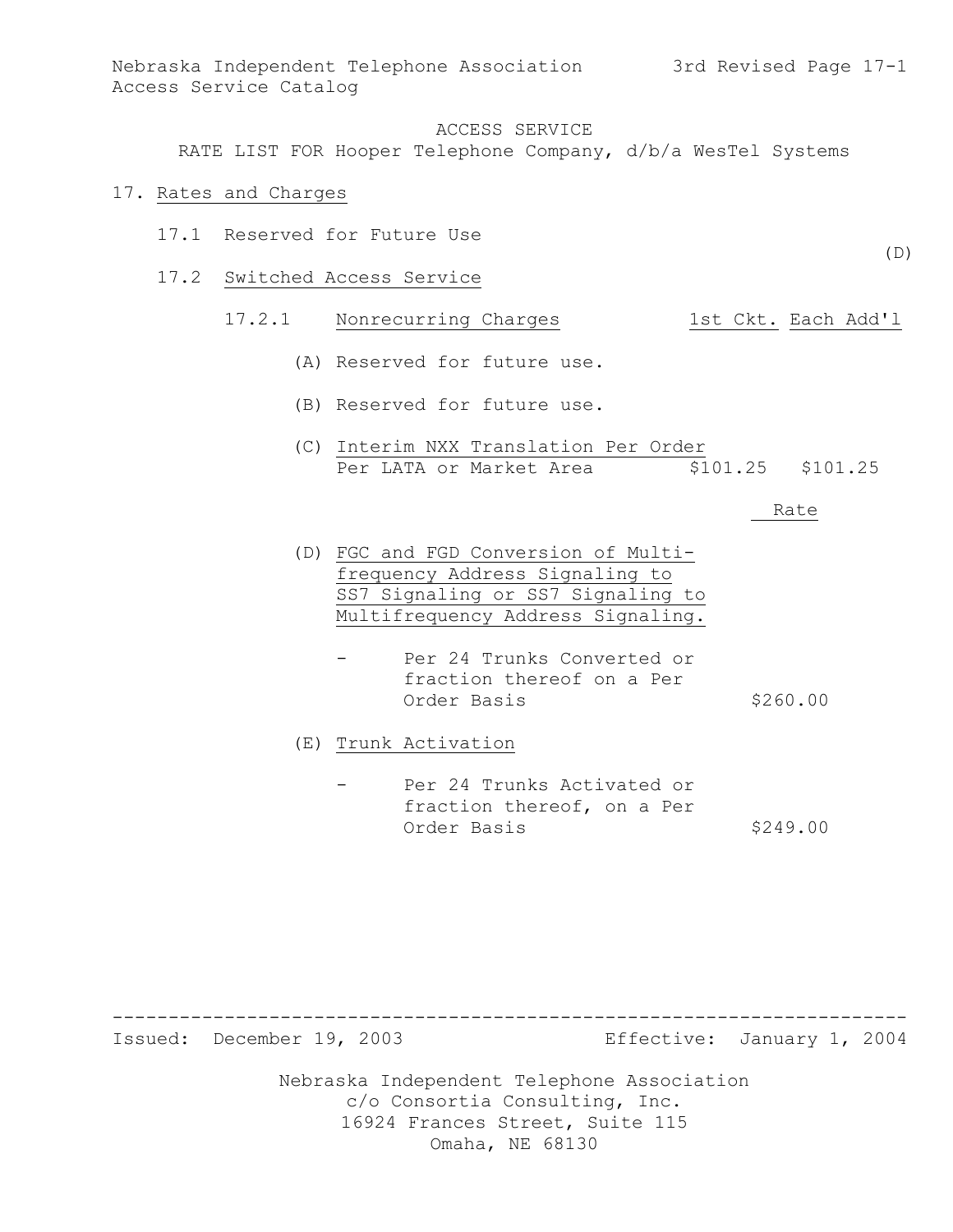Nebraska Independent Telephone Association 7th Revised Page 17-2 Access Service Catalog ACCESS SERVICE RATE LIST FOR Hooper Telephone Company, d/b/a WesTel Systems 17. Rates and Charges 17.2.2 Local Transport Rate - Direct Trunked Transport - Direct Trunked Facility Per Mile - Voice Grade (See NOTE) - High Capacity DS1 (See NOTE) - High Capacity DS3 (See NOTE) Direct Trunked Termination Per Termination - Voice Grade (See NOTE) - High Capacity DS1 (See NOTE) - High Capacity DS3 (See NOTE) Multiplexing Per Arrangement - DS3 to DS1 (See NOTE) DS1 to Voice (See NOTE) - Tandem Switched Transport *(Applies to Non-Toll Free)* (C) Tandem Switched Facility Per Access Minute Per Mile Originating \$0.00228649 Terminating (See NOTE) Tandem Switched Termination Per Access Minute Per Term. Originating \$0.00527590 Terminating (See NOTE) Tandem Switching Per Access Minute Per Tandem N/A - Transport Interconnection Charge Per Access Minute  $$0.00000000$ Network Blocking Per Blocked Call Applies to FGD only \$0.0155 NOTE**:** Rates for these billing elements mirror NECA Tariff No. 5 -----------------------------------------------------------------------

Issued: June 18, 2021 Effective: July 1, 2021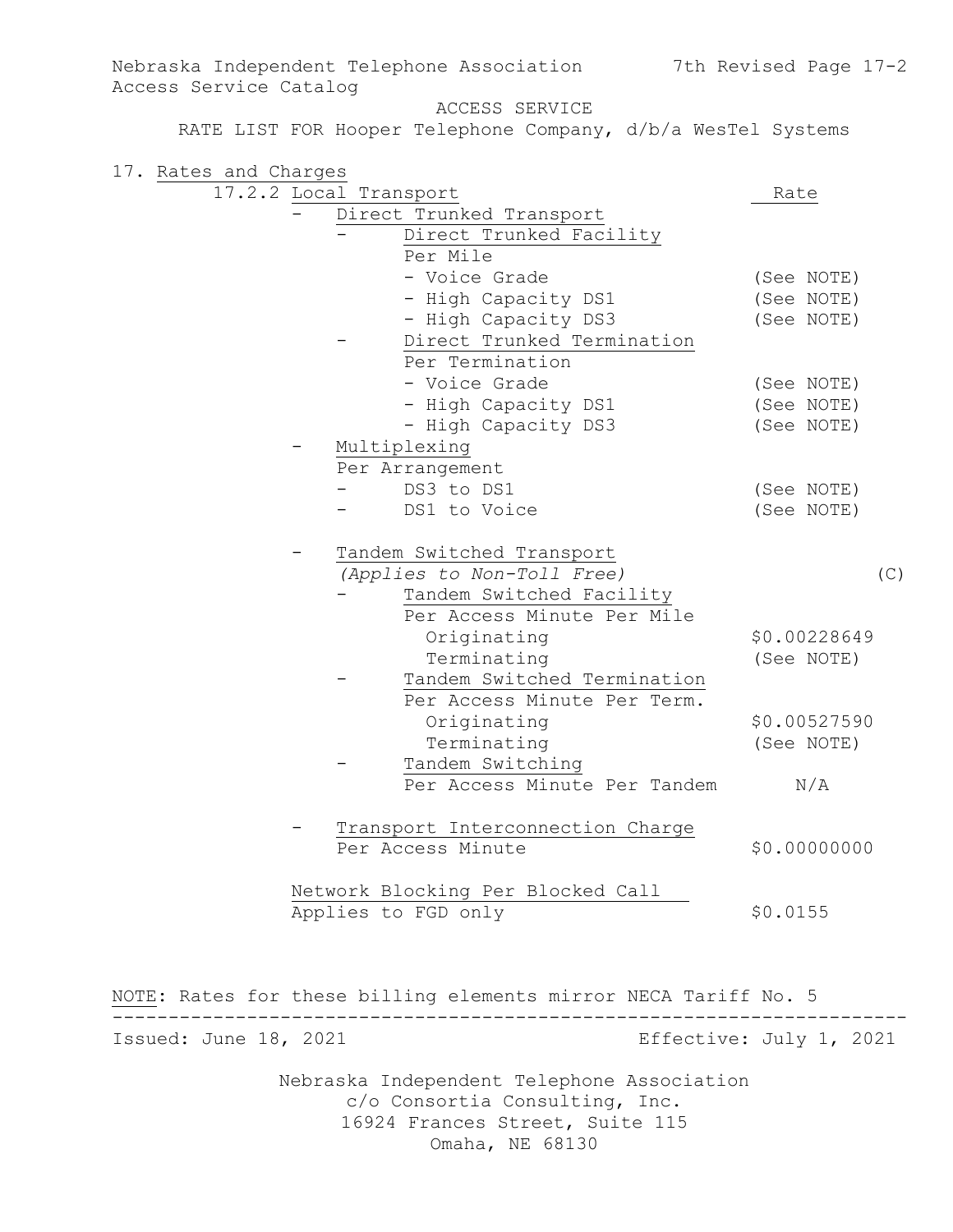RATE LIST FOR Hooper Telephone Company, d/b/a WesTel Systems

- 17. Rates and Charges (Cont'd.)
	- 17.2 Switched Access Service (Cont'd.)
		- 17.2.2 Local Transport (Cont'd.)
			- (A) Common Channel Signaling Network Connection\*

|     |     |                                                    | Rate         |
|-----|-----|----------------------------------------------------|--------------|
|     | (1) | Signaling Network Access Link                      |              |
|     |     | - Signaling Mileage<br>Facility Per Mile           | N/A          |
|     |     | - Signaling Mileage Termination<br>per Termination | N/A          |
|     | (2) | STP Port<br>- per Port                             | N/A          |
| (B) |     | 800 Data Base Access Service Queries               | $\mathbb{C}$ |
|     |     |                                                    |              |

- Basic (See Note) (R) - Vertical Feature (See Note) (R)

NOTE: Rate Mirrors NECA Tariff No. 5 for 800 Data Base Queries.

\*Available where technically feasible, as designated in NECA Tariff F.C.C. No. 4, Wire Center Information.

\*\*NRC is an abbreviation for nonrecurring charge.

Per Query

----------------------------------------------------------------------- Issued: June 18, 2021 Effective: July 1, 2021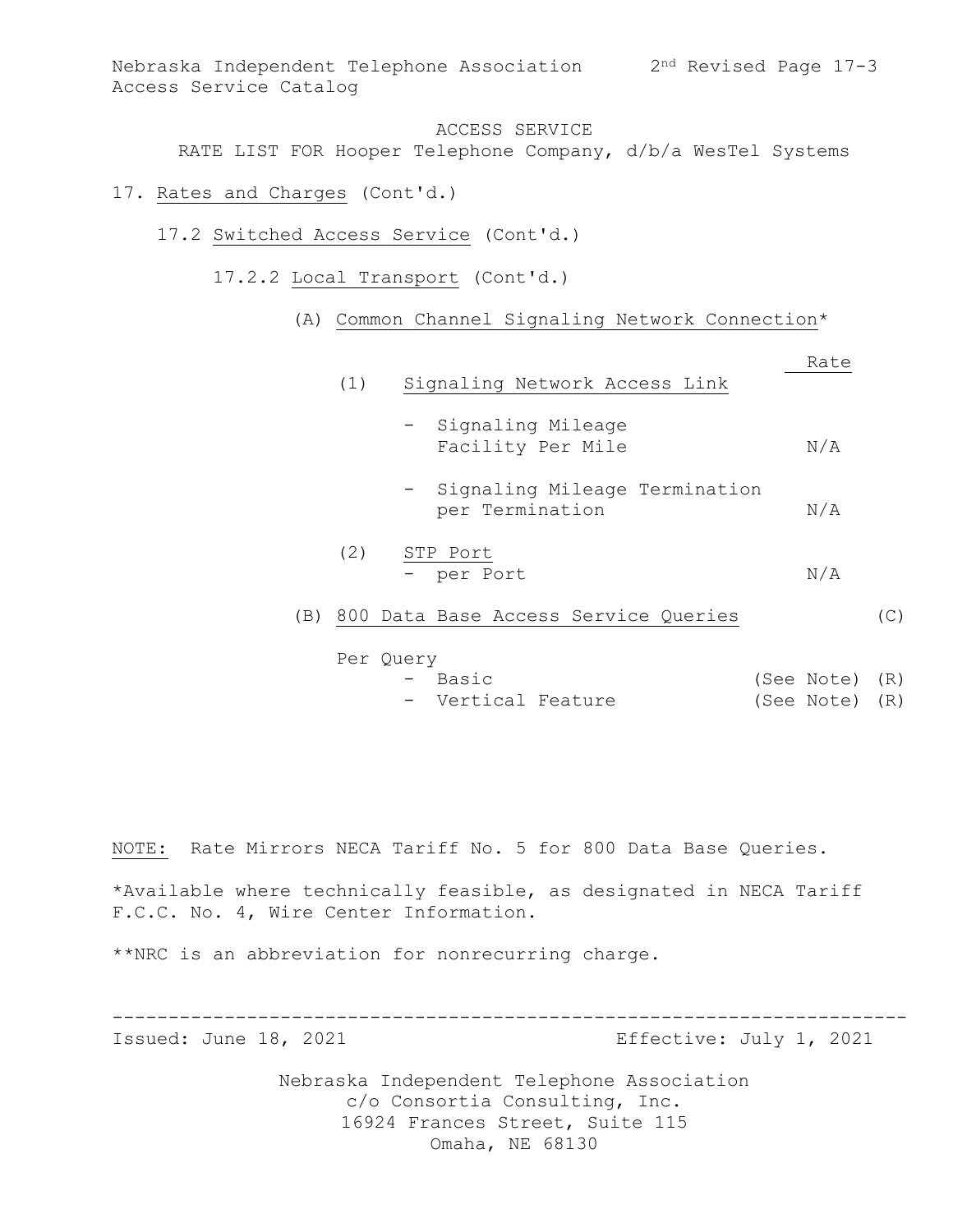| Nebraska Independent Telephone Association                      | 6th Revised Page 17-4   |
|-----------------------------------------------------------------|-------------------------|
| Access Service Catalog                                          |                         |
| ACCESS SERVICE                                                  |                         |
| RATE LIST FOR Hooper Telephone Company, d/b/a WesTel Systems    |                         |
| 17. Rates and Charges (Cont'd.)                                 |                         |
| 17.2 Switched Access Service (Cont'd.)                          |                         |
| 17.2.3 End Office                                               |                         |
|                                                                 |                         |
| (A) Local Switching                                             | Rate                    |
| Per Access Minute                                               |                         |
|                                                                 |                         |
| (Applies to Non-Toll Free)                                      | (C)                     |
| Originating                                                     | \$0.03214875            |
| Terminating                                                     | (See NOTE)              |
|                                                                 | (N)                     |
| (Applies to Toll Free Only)<br>Originating                      | (See NOTE 1)<br>$\perp$ |
| Terminating                                                     | (See NOTE 1)<br>(N)     |
|                                                                 |                         |
| (B) Information Surcharge                                       |                         |
| -Per 100 Access Minutes                                         |                         |
|                                                                 |                         |
| (Applies to Non-Toll Free)                                      | (C)                     |
| Originating                                                     | \$0.02162500            |
| Terminating                                                     | (See NOTE)              |
| (Applies to Toll Free Only)                                     | (N)                     |
| Originating                                                     | (See NOTE 1)<br>$\perp$ |
| Terminating                                                     | (See NOTE 1)<br>(N)     |
|                                                                 |                         |
| 17.2.4 Reserved for future use.                                 |                         |
| 17.2.5 Directory Assistance Service                             | Rate                    |
| (A) Directory Assistance Service                                |                         |
| A Directory Assistance Service                                  |                         |
| Charge applies for each call to                                 |                         |
| Directory Assistance Service.                                   | N/A                     |
| (B) Reserved for future use.                                    |                         |
|                                                                 |                         |
| NOTE: Rates for these billing elements mirror NECA Tariff No. 5 |                         |
| NOTE 1: Rate mirrors NECA Tariff FCC No. 5 for Toll Free Local  |                         |
| Switching and Toll Free Information Surcharge                   |                         |
|                                                                 |                         |
|                                                                 |                         |
| Issued: June 18, 2021                                           | Effective: July 1, 2021 |
|                                                                 |                         |
| Nebraska Independent Telephone Association                      |                         |
| c/o Consortia Consulting, Inc.                                  |                         |
| 16924 Frances Street, Suite 115                                 |                         |
| Omaha, NE 68130                                                 |                         |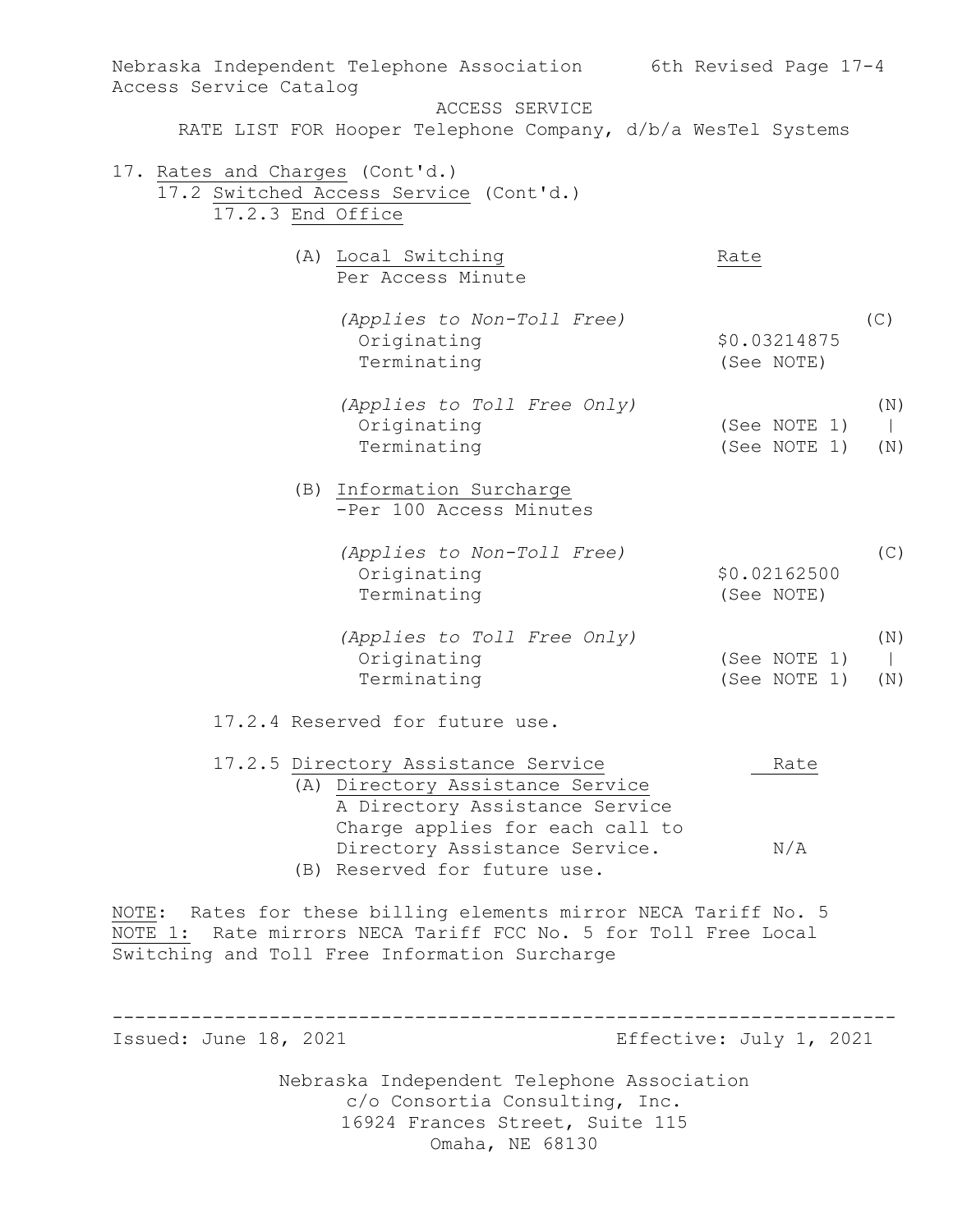RATE LIST FOR Hooper Telephone Company, d/b/a WesTel Systems

### 17. Rates and Charges (Cont'd.)

- 17.2 Switched Access Service (Cont'd.)
	- 17.2.5 Directory Assistance Service (Cont'd.)
		- (C) Credit Allowance for Uncompleted Rate DA Calls

In addition to the credit allowance for Directory Assistance Service Call as set forth in 9.4.8(A) of NECA TARIFF F.C.C. NO. 5, there is also a credit allowance for the Switched Access Service portion in the originating LATA of such DA call. The credit will be as set forth following:

- (1) Reserved for future use.
- (2) Credit per call when FGA or FGB Switched Access Service is billed using per minute rates  $N/A$
- (3) Credit per call when FGC or FGD Switched Access Service is billed using per minute rates  $N/A$

17.2.7 Reserved for future use.

----------------------------------------------------------------------- Issued: December 20, 2001 Effective: January 1, 2002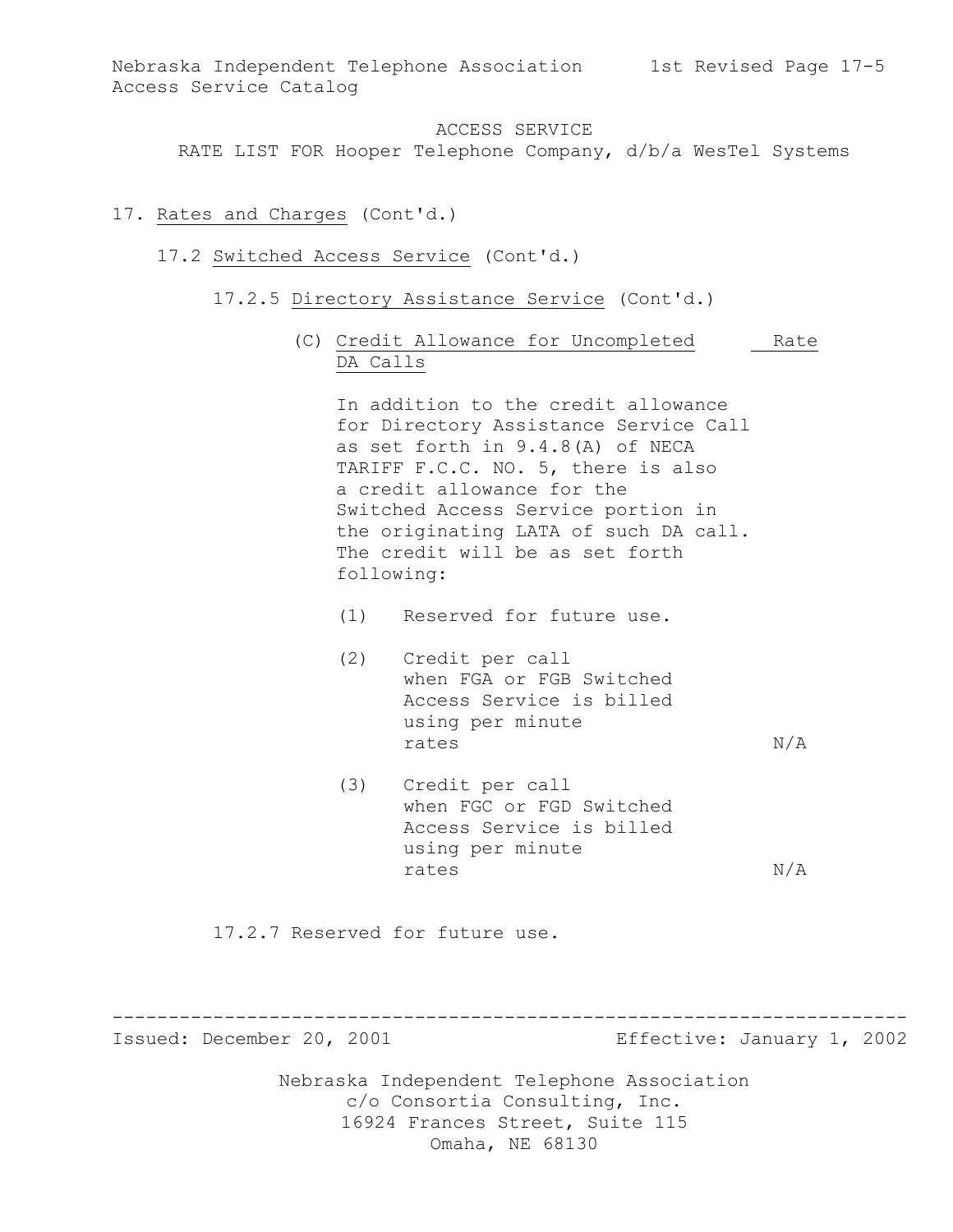Nebraska Independent Telephone Association c/o Consortia Consulting, Inc. 16924 Frances Street, Suite 115 Nebraska Independent Telephone Association 1st Revised Page 17-6 Access Service Catalog ACCESS SERVICE RATE LIST FOR Hooper Telephone Company, d/b/a WesTel Systems 17. Rates and Charges (Cont'd.) 17.3 Special Access Service 17.3.1 Reserved for future use. 17.3.2 Reserved for future use. 17.3.3 Reserved for future use. 17.3.4 Voice Grade Service Regulations for Voice Grade Service are set forth in NECA TARIFF F.C.C. NO. 5, Section 7.6. NRC\* Monthly 1st Each Add'l. (A) Channel Termination Rate Ckt. Ckt. Per Termination -Two-wire \$22.36 \$78.05 \$78.05 -Four-wire \$32.21 \$78.05 \$78.05 (B) Channel Mileage Monthly Rate (1) Channel Mileage Facility Per Mile  $$1.61$  (2) Channel Mileage Termination Per Termination  $$29.88$ (C) Optional Features and Functions (1) Bridging (a) Voice Bridging Per Port  $-Two-Wire$  \$4.75  $-Four-Wire$  \$4.75 (b) Data Bridging Per Port -Two-Wire \$4.75 -Four-Wire \$4.75 \*NRC is an abbreviation for nonrecurring charge ----------------------------------------------------------------------- Issued: December 20, 2001 Effective: January 1, 2002

Omaha, NE 68130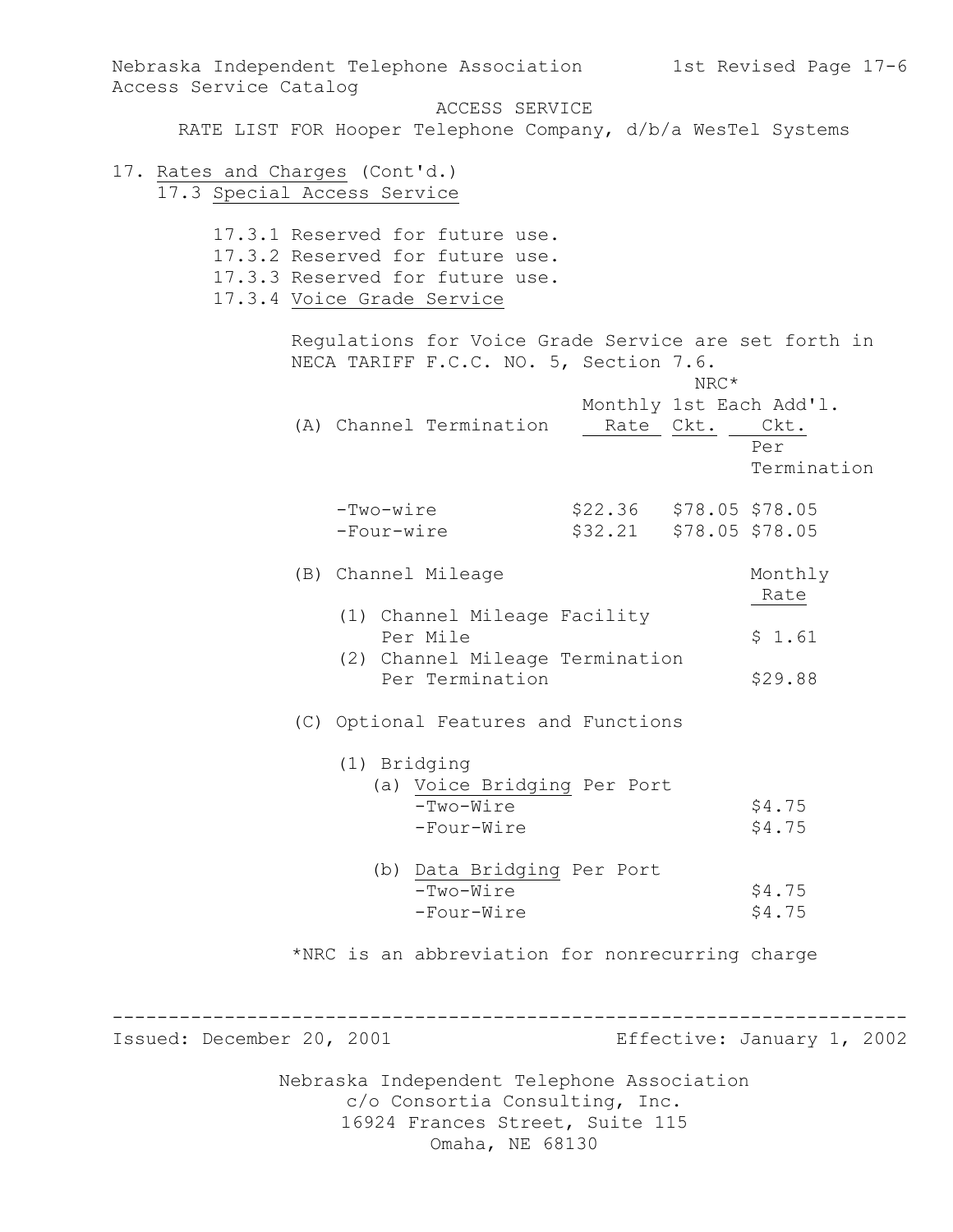Nebraska Independent Telephone Association 1st Revised Page 17-7 Access Service Catalog

ACCESS SERVICE

RATE LIST FOR Hooper Telephone Company, d/b/a WesTel Systems

- 17. Rates and Charges (Cont'd.)
	- 17.3 Special Access Service (Cont'd.)
		- 17.3.4 Voice Grade Service (Cont'd.)
			- (1) Bridging (Cont'd.)
				- (C) Optional Features and Functions (Cont'd.)

Monthly Rate

- (c) Reserved for future use.
- (d) Reserved for future use.
- (e) Telemetry and Alarm Bridging Active Bridging Channel Connections Per Channel Connected -Split Band \$8.89 -Summation \$3.47 Passive Bridging Channel Connections

Per Channel Connected \$0.24

----------------------------------------------------------------------- Issued: December 20, 2001 Effective: January 1, 2002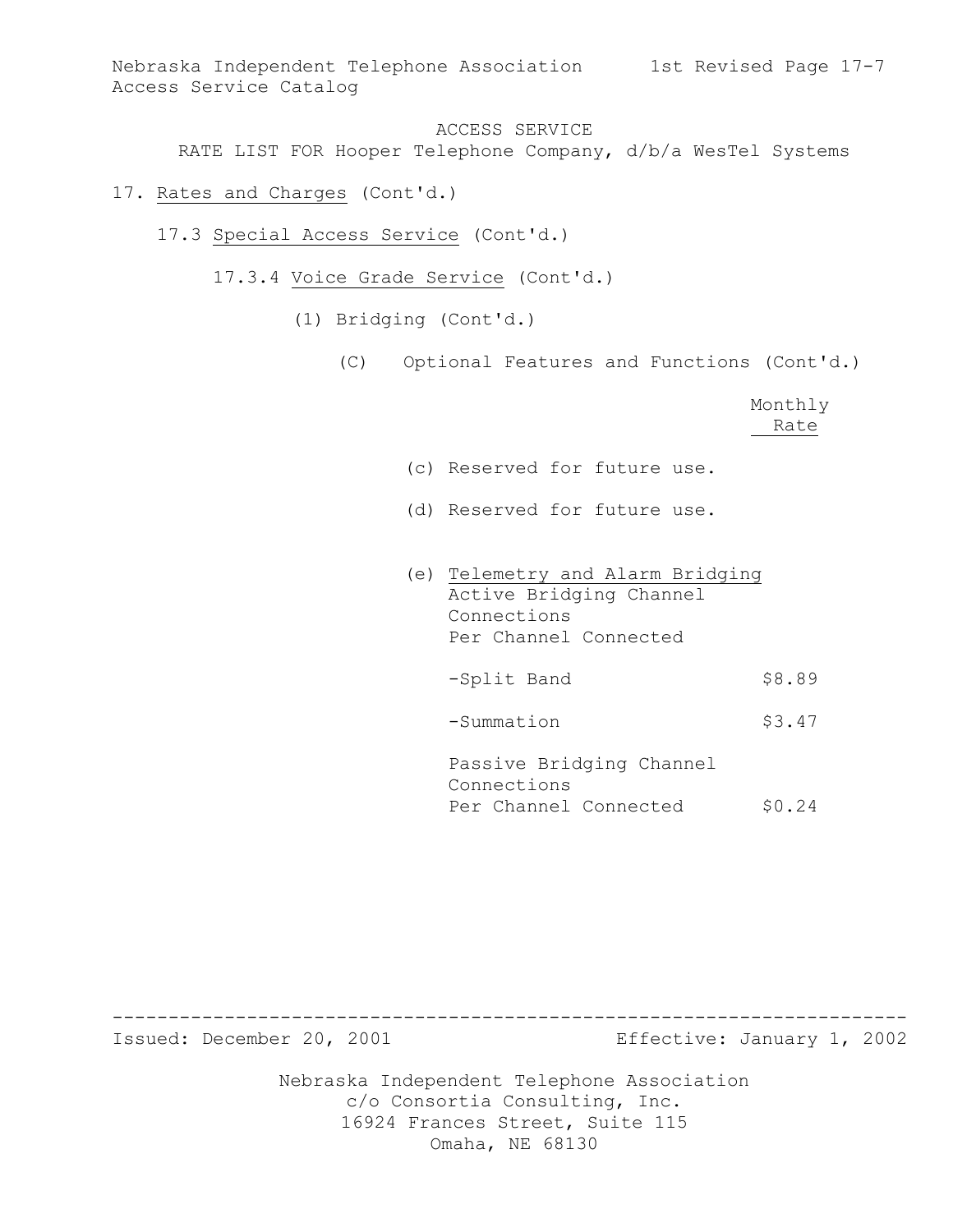ACCESS SERVICE RATE LIST FOR Hooper Telephone Company, d/b/a WesTel Systems

17. Rates and Charges (Cont'd.)

 $(C)$ 

- 17.3 Special Access Service (Cont'd.)
	- 17.3.4 Voice Grade Service (Cont'd.)

|     | Optional Features and<br>Functions (Cont'd.)                 | Monthly<br>Rate  |
|-----|--------------------------------------------------------------|------------------|
|     | (2) Conditioning Per Termination                             |                  |
|     | - C-Type                                                     | \$5.69           |
|     | - Data Capability                                            | \$3.94           |
| (3) | Improved Return Loss for<br>Transmission<br>Per Termination  |                  |
|     | - Two-Wire<br>- Four-Wire                                    | \$7.15<br>\$7.15 |
| (4) | Customer Specified Receive<br>Level Per Two-Wire Termination | \$3.44           |
| (5) | Reserved for future use.                                     |                  |
| (6) | Signaling Capability<br>Per Termination                      | \$11.73          |

Nebraska Independent Telephone Association c/o Consortia Consulting, Inc. 16924 Frances Street, Suite 115 Omaha, NE 68130 ----------------------------------------------------------------------- Issued: December 20, 2001 Effective: January 1, 2002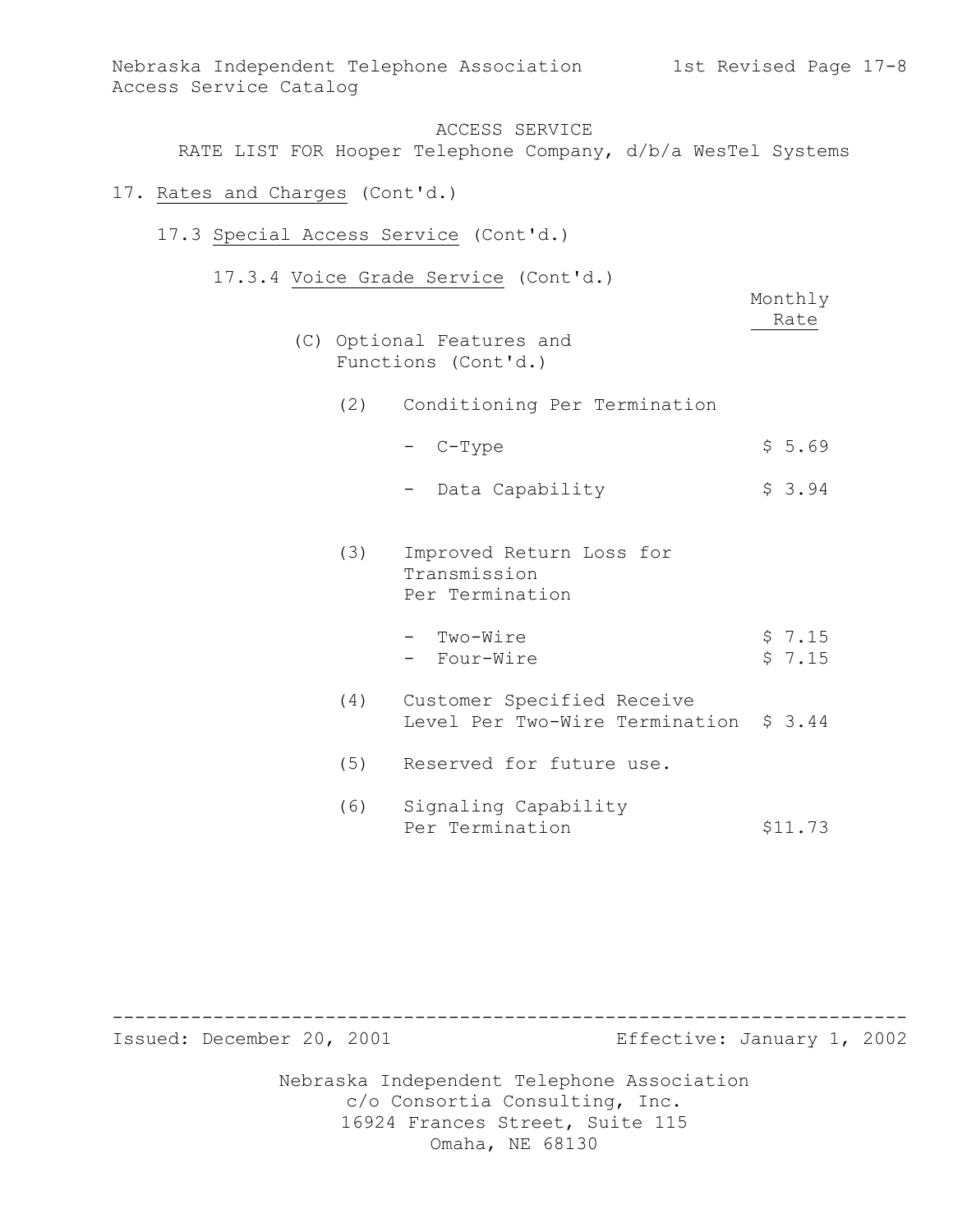| Access Service Catalog                                                   |     | Nebraska Independent Telephone Association 1st Revised Page 17-9                   |                 |
|--------------------------------------------------------------------------|-----|------------------------------------------------------------------------------------|-----------------|
|                                                                          |     | ACCESS SERVICE                                                                     |                 |
|                                                                          |     | RATE LIST FOR Hooper Telephone Company, d/b/a WesTel Systems                       |                 |
| 17. Rates and Charges (Cont'd.)<br>17.3 Special Access Service (Cont'd.) |     |                                                                                    |                 |
|                                                                          |     | 17.3.4 Voice Grade Service (Cont'd.)                                               | Monthly<br>Rate |
|                                                                          |     | (C) Optional Features and<br>Functions (Cont'd.)                                   |                 |
|                                                                          | (7) | Selective Signaling Arrangement<br>Per Arrangement                                 | \$6.38          |
|                                                                          | (8) | Transfer Arrangement (key<br>activated or dial-up*)                                |                 |
|                                                                          |     | - Per four port arrangement<br>including control channel<br>termination**          | \$3.01          |
|                                                                          |     | - Per five port arrangement<br>including control channel<br>termination**          | \$6.85          |
|                                                                          | (9) | Public Packet Switching Network<br>(PPSN) Interface Arrangement<br>Per Arrangement | ICB             |

NOTE: ICB rates and charges shall be filed in 17.3.9.

\*The dial-up option requires the customer to purchase the Controller Arrangement, which is described in NECA TARIFF F.C.C. NO. 5, Section 13.3.4.

\*\*An additional Channel Termination charge will apply whenever a spare channel is configured as a leg to the customer designated premises. Additional channel mileage charges will also apply when the transfer arrangement is not located in the customer designated premises serving wire center.

----------------------------------------------------------------------- Issued: December 20, 2001 Effective: January 1, 2002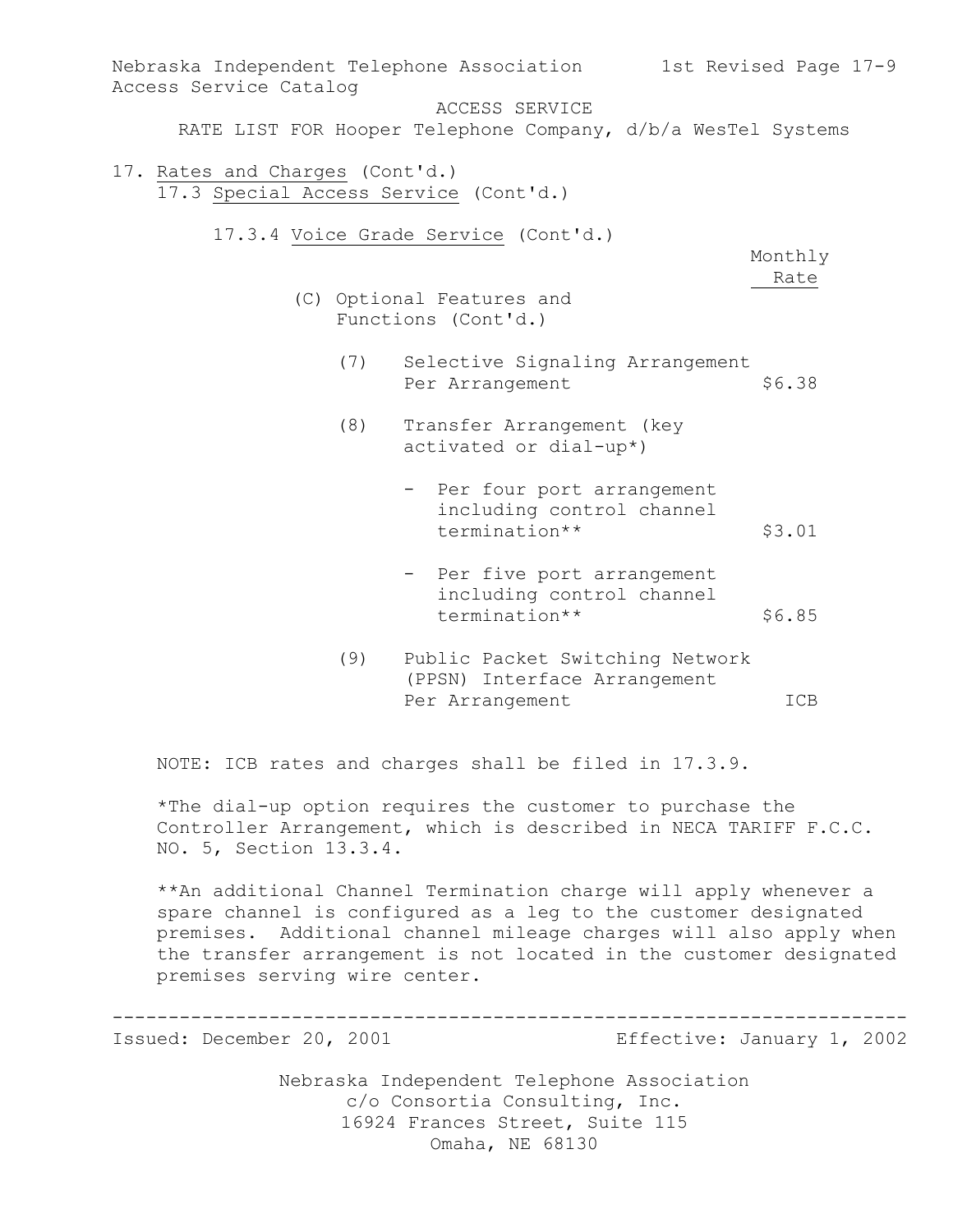ACCESS SERVICE RATE LIST FOR Hooper Telephone Company, d/b/a WesTel Systems

- 17. Rates and Charges (Cont'd.)
	- 17.3 Special Access Service (Cont'd.) 17.3.5 Program Audio Service\*

Regulations concerning Program Audio Service are set forth in Section 7.7 of NECA TARIFF F.C.C. NO. 5.

|                            |                                                                                                                | Rate  | Monthly Nonrecurring<br>Charge                               |
|----------------------------|----------------------------------------------------------------------------------------------------------------|-------|--------------------------------------------------------------|
|                            | (A) Channel Termination<br>Per Termination                                                                     |       |                                                              |
|                            | $-200$ to $3500$ Hz<br>$-100$ to 5000 Hz<br>$-50$ to 8000 Hz<br>$-50$ to 15000 Hz                              | 44.82 | $$41.60$ $$189.00$<br>44.82 189.00<br>44.82 189.00<br>189.00 |
|                            | (B) Channel Mileage                                                                                            |       |                                                              |
|                            | (1) Channel Mileage Facility<br>Per Mile                                                                       |       |                                                              |
|                            | $-200$ to 3500 Hz \$ 3.46<br>$-100$ to 5000 Hz 6.91<br>- 50 to 8000 Hz 10.37<br>- 50 to 15000 Hz               | 13.84 |                                                              |
|                            | (2) Channel Mileage<br>Termination<br>Per Termination                                                          |       |                                                              |
|                            | $-200$ to 3500 Hz $\frac{1}{5}$ 31.27<br>$-100$ to 5000 Hz<br>- 50 to 8000 Hz 93.81<br>- 50 to 15000 Hz 125.08 | 62.54 |                                                              |
| $\star$<br>monthly charge. | Daily Rates are 1/10th of the monthly rates, up to a maximum of the                                            |       |                                                              |

Issued: December 20, 2001 Effective: January 1, 2002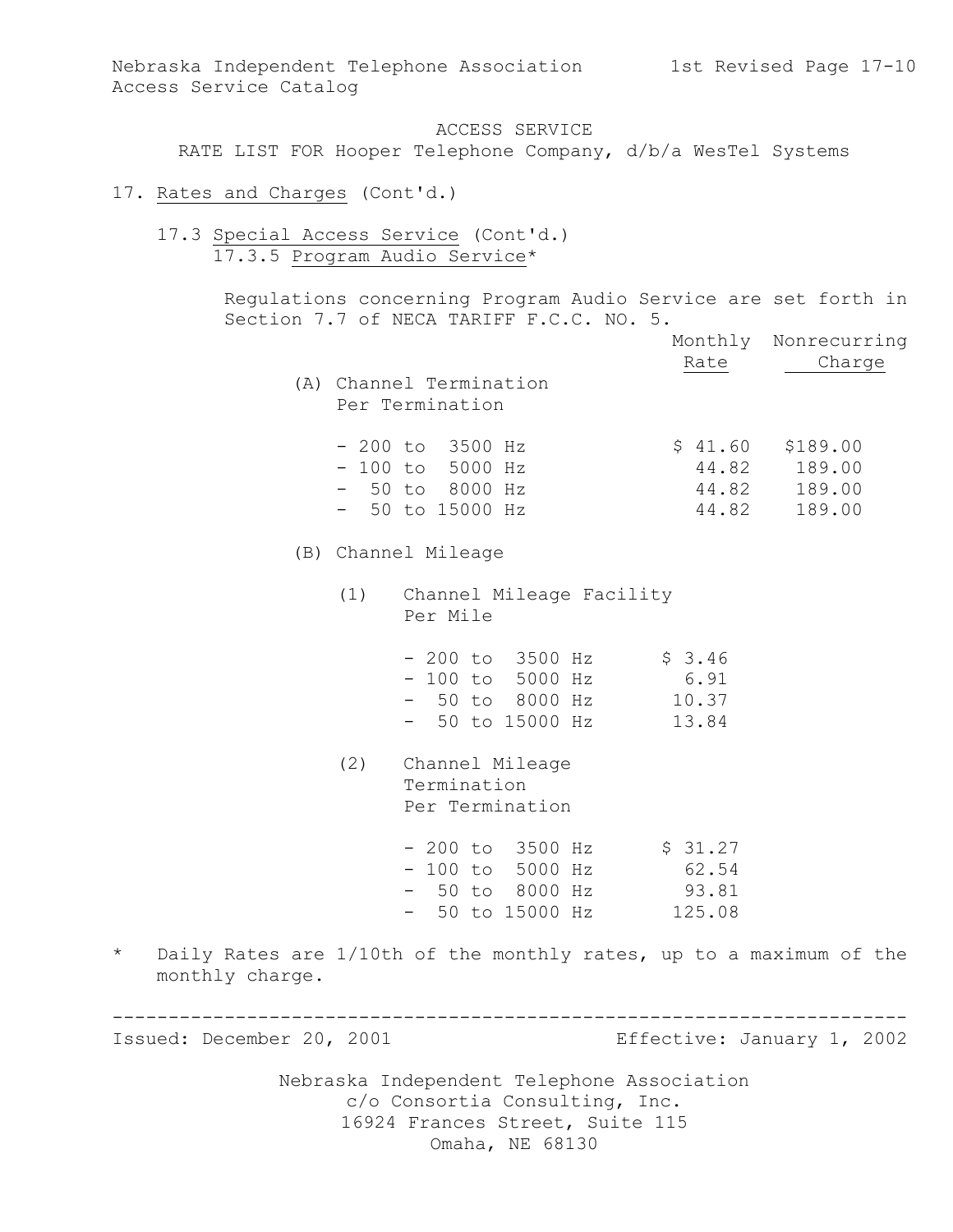Nebraska Independent Telephone Association 1st Revised Page 17-11 Access Service Catalog

### ACCESS SERVICE

RATE LIST FOR Hooper Telephone Company, d/b/a WesTel Systems

- 17. Rates and Charges (Cont'd.)
	- 17.3 Special Access Service (Cont'd.)
		- 17.3.5 Program Audio Service\* (Cont'd.)

|     |                                              | Monthly<br>Rate |
|-----|----------------------------------------------|-----------------|
|     | (C) Optional Features and Functions          |                 |
| (1) | Bridging, Distribution<br>Amplifier Per Port | \$19.19         |
| (2) | Gain Conditioning<br>Per Service             | \$11.23         |
| (3) | Stereo<br>Per Service                        | \$18.24         |

17.3.6 Reserved for future use.

\* Daily Rates are 1/10th of the monthly rates, up to a maximum of the monthly charge.

-----------------------------------------------------------------------

Issued: December 20, 2001 Effective: January 1, 2002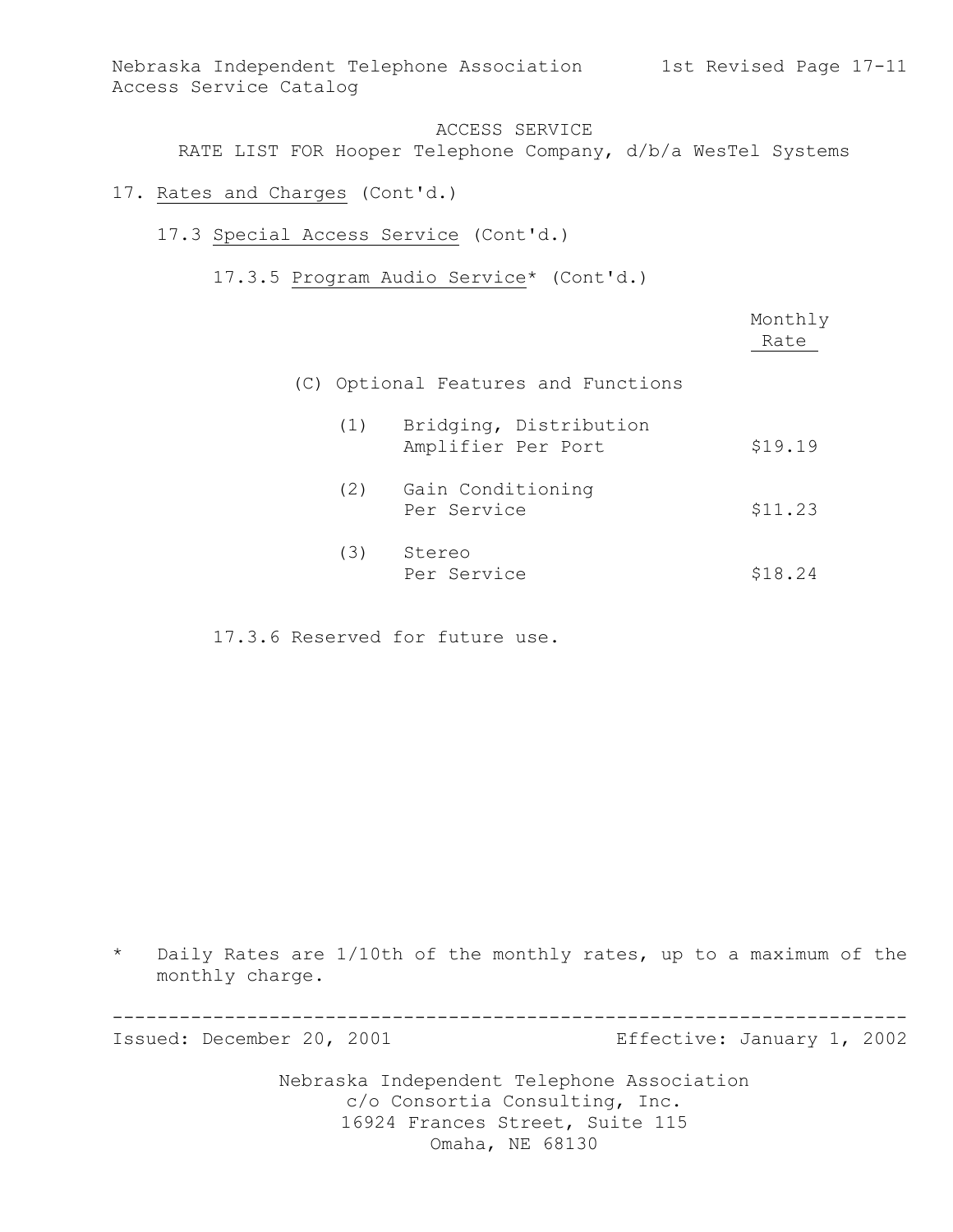Nebraska Independent Telephone Association c/o Consortia Consulting, Inc. 16924 Frances Street, Suite 115 Omaha, NE 68130 Nebraska Independent Telephone Association 1st Revised Page 17-12 Access Service Catalog ACCESS SERVICE RATE LIST FOR Hooper Telephone Company, d/b/a WesTel Systems 17. Rates and Charges (Cont'd.) 17.3 Special Access Service (Cont'd.) 17.3.7 Digital Data Service Regulations concerning Digital Data Service are set forth in NECA TARIFF F.C.C. NO. 5, Section 7.9. Monthly Nonrecurring Charges Rate 1st Ckt. Each Add'l (A) Channel Termination Per Termination - 2.4 kbps \$55.73 \$241.00 \$241.00 - 4.8 kbps 55.73 241.00 241.00 - 9.6 kbps 55.73 241.00 241.00 - 56.0 kbps 55.73 241.00 241.00 - 64.0 kbps 55.73 241.00 241.00 (B) Channel Mileage (1) Channel Mileage Facility Per Mile  $- 2.4$  kbps  $\$ 3.00$ - 4.8 kbps 3.00 - 9.6 kbps 3.00 - 56.0 kbps 6.01 - 64.0 kbps 6.01 (2) Channel Mileage Termination Per Termination - 2.4 kbps \$21.78 - 4.8 kbps 21.78 - 9.6 kbps 21.78 - 56.0 kbps 43.57 - 64.0 kbps 43.57 Monthly (C) Optional Features and Functions 1991 (1) Bridging Per Port \$4.75 ----------------------------------------------------------------------- Issued: December 20, 2001 Effective: January 1, 2002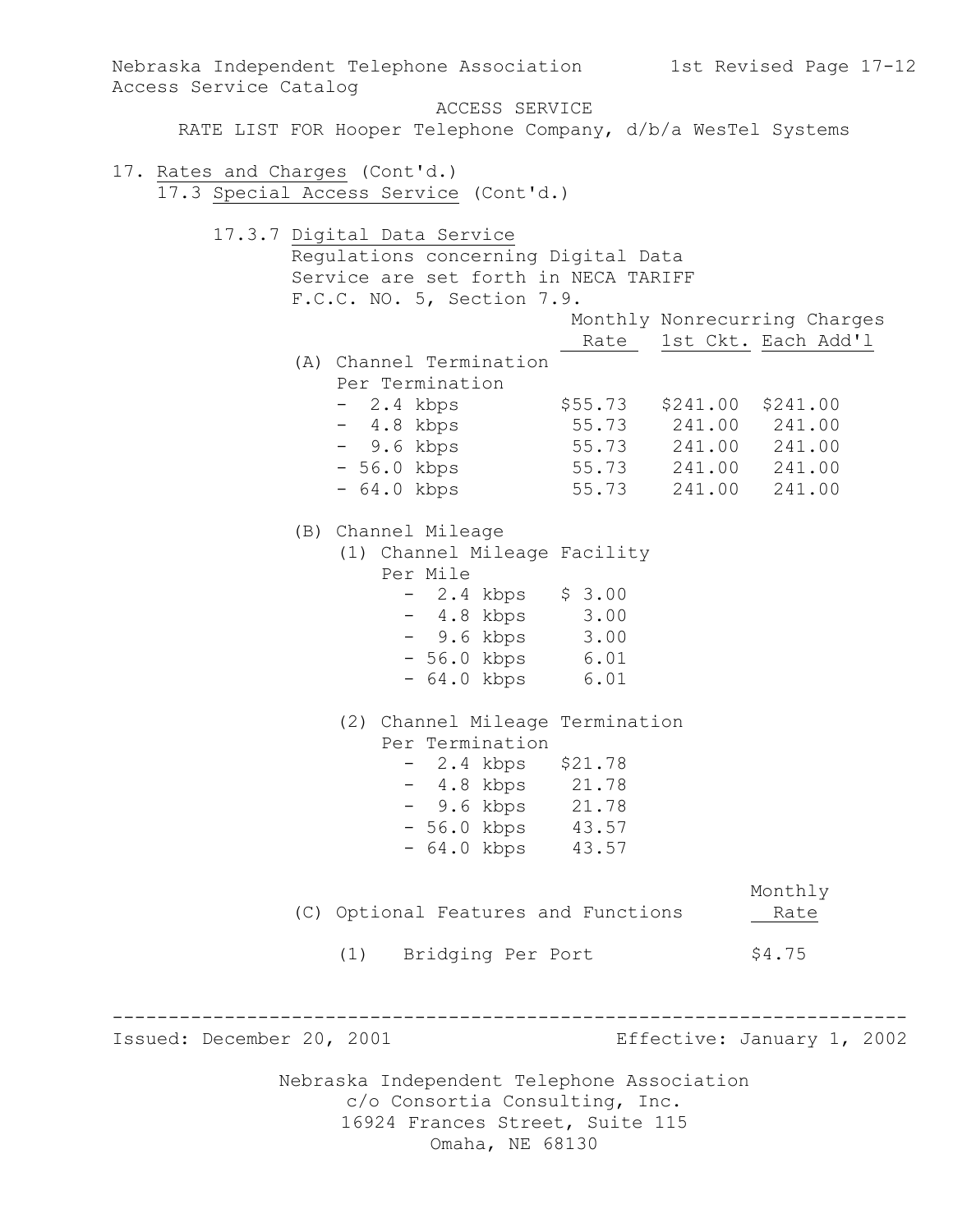Nebraska Independent Telephone Association 1st Revised Page 17-13 Access Service Catalog ACCESS SERVICE RATE LIST FOR Hooper Telephone Company, d/b/a WesTel Systems 17. Rates and Charges (Cont'd.) 17.3 Special Access Service (Cont'd.)

17.3.7 Digital Data Service (Cont'd.)

- (C) Optional Features and Functions Rate (Cont'd.)
	- (2) Loop Transfer Arrangement \$5.97 Per Four Key Arrangement\*
	- (3) Public Packet Switching Network Interface Arrangement
		- Per 9.6 kbps arrangement ICB - Per 56.0 kbps arrangement ICB

Monthly

|  | (D) Term Discounts |           |  | Percentage                  |                 |
|--|--------------------|-----------|--|-----------------------------|-----------------|
|  |                    |           |  | 56.0 and 64.0 Kbps Services |                 |
|  |                    | 36 months |  |                             | 10 <sup>g</sup> |
|  |                    | 60 months |  |                             | 20%             |

\* An additional Channel Termination charge will apply whenever a spare channel is configured as a leg to the customer designated premises. Additional Channel Mileage charges will also apply when the transfer arrangement is not located in the customer designated premises serving wire center.

ICB rates and charges are filed in 17.3.9 following.

----------------------------------------------------------------------- Issued: December 20, 2001 Effective: January 1, 2002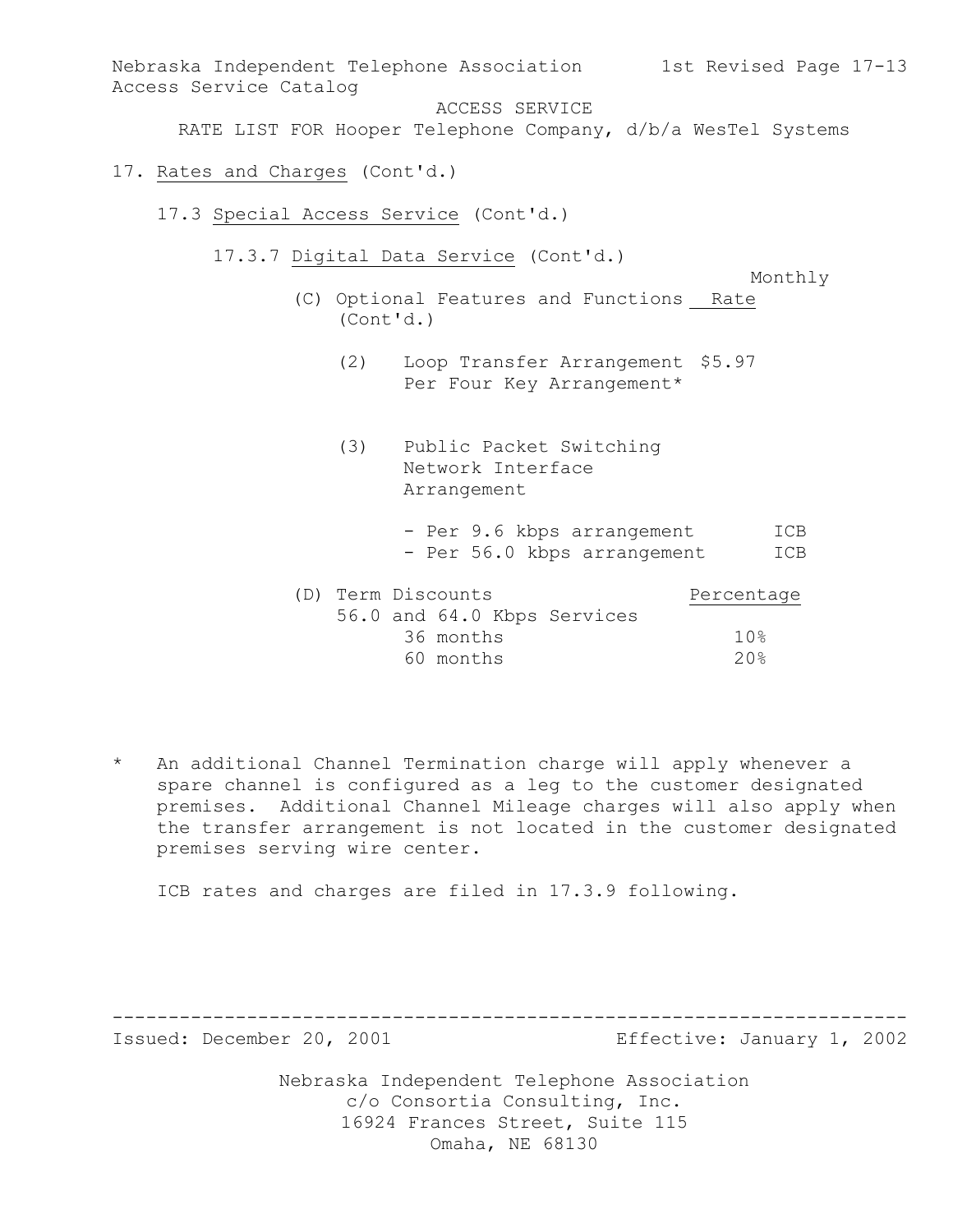Nebraska Independent Telephone Association c/o Consortia Consulting, Inc. 16924 Frances Street, Suite 115 Omaha, NE 68130 Nebraska Independent Telephone Association 1st Revised Page 17-14 Access Service Catalog ACCESS SERVICE RATE LIST FOR Hooper Telephone Company, d/b/a WesTel Systems 17. Rates and Charges (Cont'd.) 17.3 Special Access Service (Cont'd.) 17.3.8 High Capacity Service Regulations concerning High Capacity Service are set forth in 7.10 of NECA TARIFF F.C.C. NO. 5. Monthly Nonrecurring Charges Rate 1st Ckt. Each Add'1 (A) Channel Termination Per Termination - DS1 1.544 Mbps \$61.52 \$327.00 \$327.00 - DS1C 3.152 Mbps ICB ICB ICB - DS2 6.312 Mbps ICB ICB ICB - Capacity of 1 DS3 ICB ICB ICB 44.736 Mbps Interface Per DS3 Channel Installed - Capacity of 3 DS3 ICB ICB ICB 44.736 Mbps Interface Per DS3 Channel Installed - Capacity of 6 DS3 ICB ICB ICB 44.736 Mbps Interface Per DS3 Channel Installed - Capacity of 12 DS3 ICB ICB ICB 44.736 Mbps Interface Per DS3 Channel Installed - DS4 274.176 Mbps ICB ICB ICB ICB rates and charges are filed in 17.3.9 following. ----------------------------------------------------------------------- Issued: December 20, 2001 Effective: January 1, 2002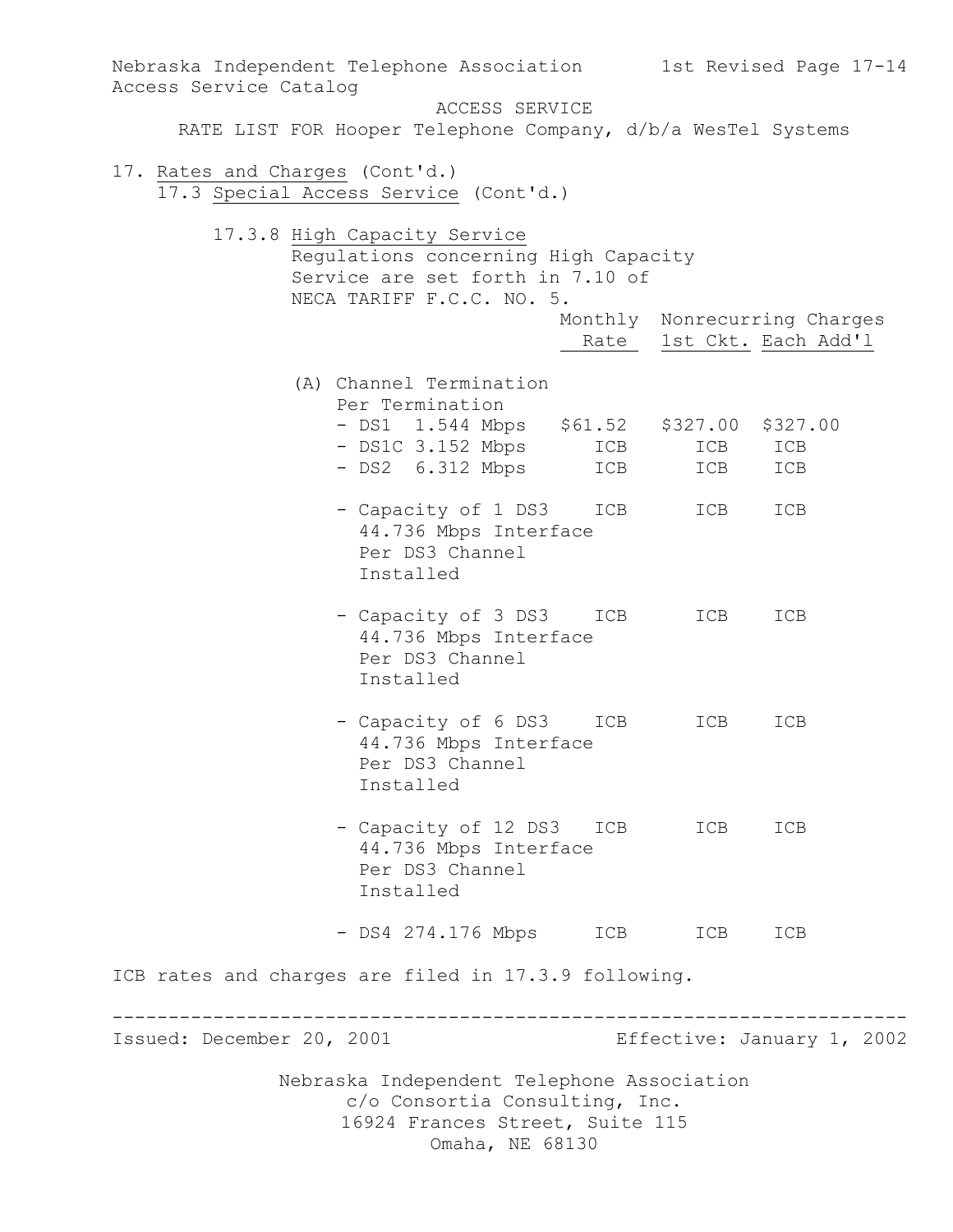Nebraska Independent Telephone Association c/o Consortia Consulting, Inc. 16924 Frances Street, Suite 115 Omaha, NE 68130 Nebraska Independent Telephone Association 1st Revised Page 17-15 Access Service Catalog ACCESS SERVICE RATE LIST FOR Hooper Telephone Company, d/b/a WesTel Systems 17. Rates and Charges (Cont'd.) 17.3 Special Access Service (Cont'd.) 17.3.8 High Capacity Service (Cont'd.) (B) Channel Mileage Monthly (1) Channel Mileage Facility Rate Per Mile - 1.544 Mbps 66.06 - 3.152 Mbps ICB - 6.312 Mbps ICB - 44.736 Mbps ICB - 274.176 Mbps ICB (2) Channel Mileage Termination Per Termination - 1.544 Mbps 319.10 - 3.152 Mbps ICB - 6.312 Mbps ICB - 44.736 Mbps ICB - 274.176 Mbps ICB (C) Term Discounts<br>
DS1 and DS2 Circle 1989 DS1 and DS3 Services 36 months 10% 60 months 20% (D) Optional Features and Functions Monthly Rate (1) Multiplexing, per arrangement DS4 to DS1 ICB DS3 to DS1 ICB DS2 to DS1 ICB DS1C to DS1 ICB  $DS1$  to Voice\*\*  $$196.53$ \*\* A channel of this DS1 to the Hub can be used for Digital Data Service. ----------------------------------------------------------------------- Issued: December 20, 2001 Effective: January 1, 2002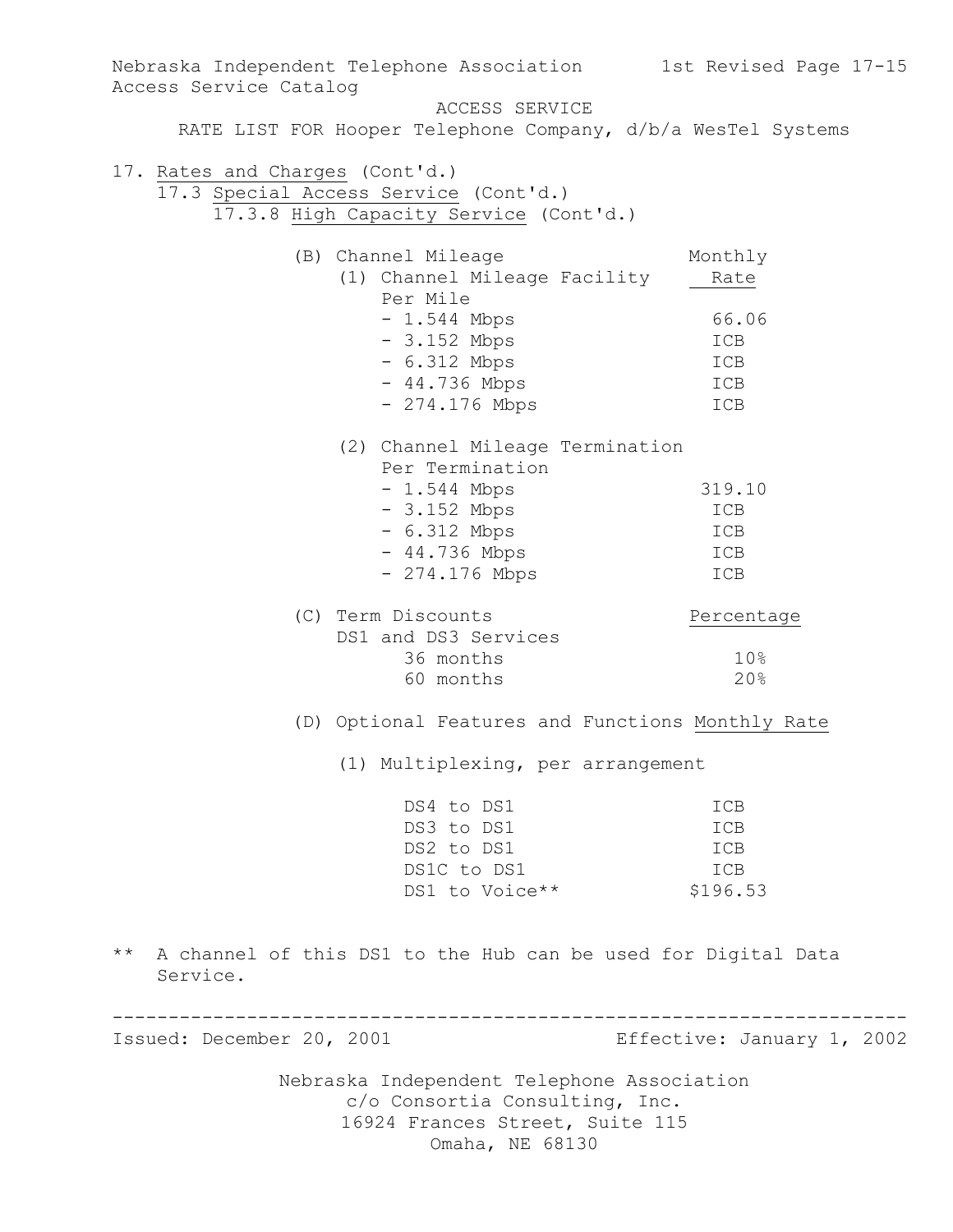Nebraska Independent Telephone Association c/o Consortia Consulting, Inc. Nebraska Independent Telephone Association 1st Revised Page 17-16 Access Service Catalog ACCESS SERVICE RATE LIST FOR Hooper Telephone Company, d/b/a WesTel Systems 17. Rates and Charges (Cont'd.) 17.3 Special Access Service (Cont'd.) 17.3.8 High Capacity Service (Cont'd.) (D) Optional Features and Functions Monthly Rate (Cont'd.) (1) Multiplexing, per arrangement (Cont'd.) DS1 to DS0 \$198.38 DS0 to Subrates -Up to 20 2.4 kbps services 301.92 -Up to 10 4.8 kbps services 185.32 -Up to 5 9.6 kbps services 161.92 (2) Automatic Loop Transfer Per Arrangement\* \$389.24 (3) Transfer Arrangement (key activated or dial-up\*\*) Per four port arrangement including control channel termination\*\*\* \$165.42 (E) Reserved for future use. (F) Clear Channel Capability - Per 1.544 Mbps transmission path None \* An additional Channel Termination charge will apply whenever the spare line is provided as a leg to the customer designated premises (CDP). \*\* The dial-up option requires the customer to purchase the Controller Arrangement from 13.3.4, as described in NECA TARIFF F.C.C. NO. 5. \*\*\* An additional Channel Termination charge will apply whenever a spare channel is configured as a leg to the CDP. Additional channel mileage charges will also apply when the transfer arrangement is not located in the CDP serving wire center. ----------------------------------------------------------------------- Issued: December 20, 2001 Effective: January 1, 2002

> 16924 Frances Street, Suite 115 Omaha, NE 68130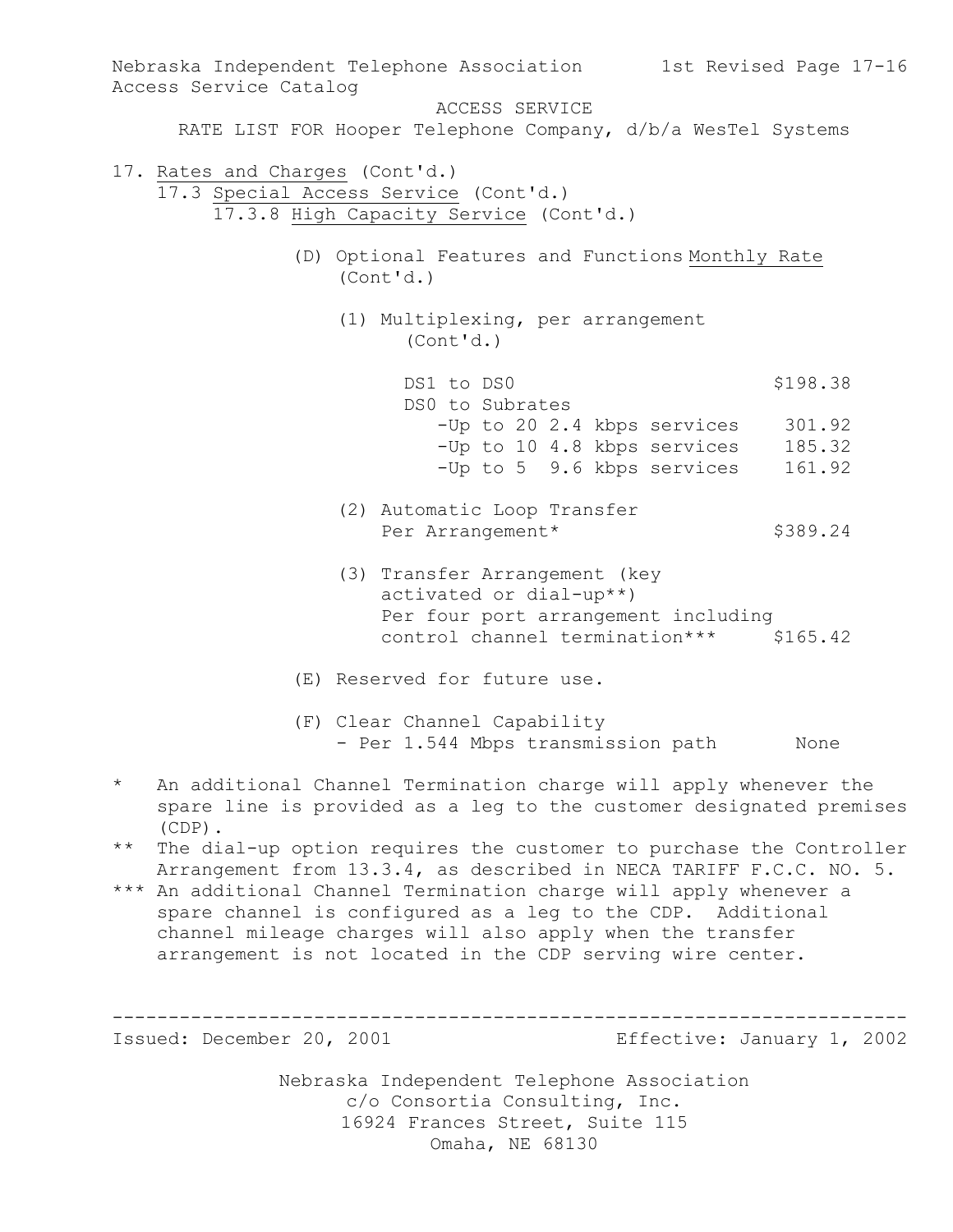Nebraska Independent Telephone Association 1st Revised Page 17-17 Access Service Catalog

## ACCESS SERVICE

RATE LIST FOR Hooper Telephone Company, d/b/a WesTel Systems

- 17. Rates and Charges (Cont'd.)
	- 17.3 Special Access Service (Cont'd.)
		- 17.3.9 Individual Case Filings

Reserved for future use.

Issued: December 20, 2001 Effective: January 1, 2002

Nebraska Independent Telephone Association c/o Consortia Consulting, Inc. 16924 Frances Street, Suite 115 Omaha, NE 68130

-----------------------------------------------------------------------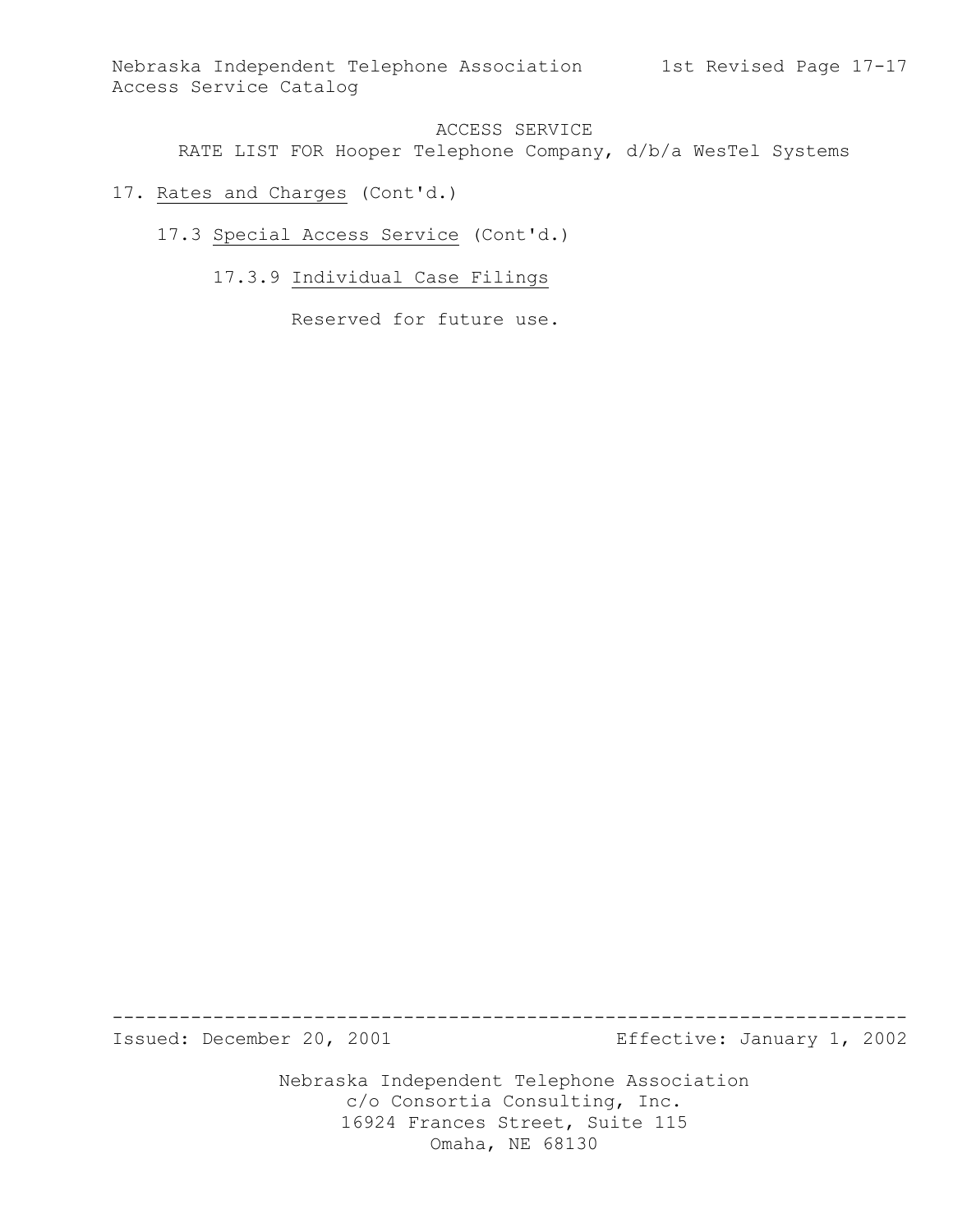RATE LIST FOR Hooper Telephone Company, d/b/a WesTel Systems

- 17. Rates and Charges (Cont'd.)
	- 17.3 Special Access Service (Cont'd.)
		- 17.3.10 Optional Rate Plan Availability

The Term Discount Plan, as described in Section 7.2.8, is available where billing capability exists.

| 17.3.11 |     | Internet to K-12 Schools               | Monthly Nonrecurring |  |
|---------|-----|----------------------------------------|----------------------|--|
|         |     |                                        | Charges<br>Rate      |  |
|         | (A) | Channel Termination<br>Per Termination | $$22.50$ $$50.00$    |  |
|         |     |                                        | Monthly Rate         |  |
|         | (B) | Channel Mileage                        |                      |  |
|         |     | (1) Channel Mileage                    |                      |  |
|         |     | Facility, per                          |                      |  |
|         |     | airline mile                           | \$0.25               |  |
|         |     | (2) Channel Mileage                    |                      |  |
|         |     | Termination,                           |                      |  |
|         |     | per termination                        | \$2.50               |  |

Issued: December 20, 2001 Effective: January 1, 2002

Nebraska Independent Telephone Association c/o Consortia Consulting, Inc. 16924 Frances Street, Suite 115 Omaha, NE 68130

-----------------------------------------------------------------------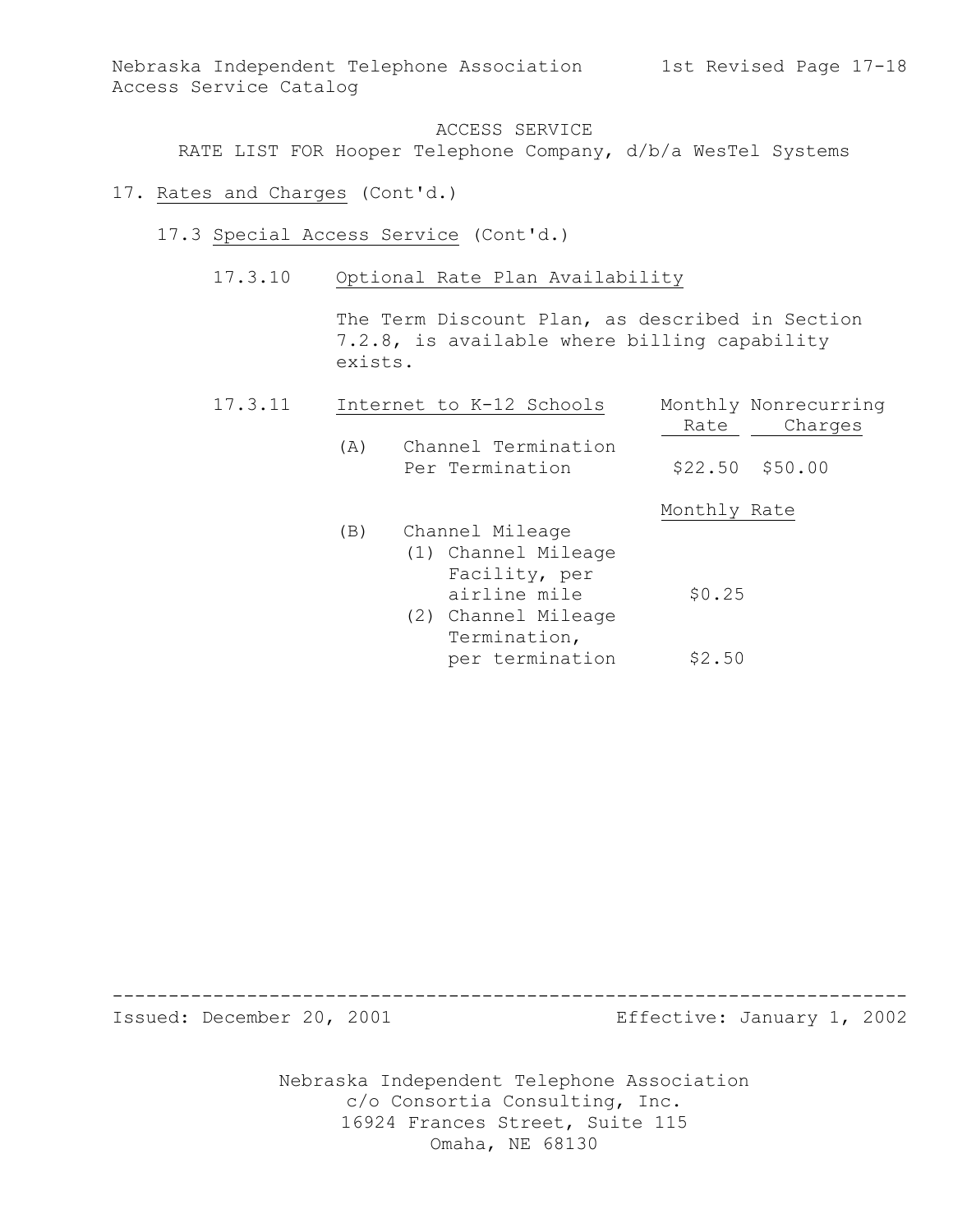Nebraska Independent Telephone Association 1st Revised Page 17-19 Access Service Catalog

ACCESS SERVICE

RATE LIST FOR Hooper Telephone Company, d/b/a WesTel Systems

- 17. Rates and Charges (Cont'd.) 17.4 Other Services
	- 17.4.1 Access Ordering

Charge

- (A) Access Order Charge Per Order  $$104.00$
- (B) Service Date Change Charge A Service Date Change Charge will apply, on a per order per occurrence basis, for each service date changed. The Access Order Charge as specified in 17.4.1(A) preceding does not apply.
	- -Service Date Change Charge Per Order  $\sim$  \$ 34.00
- (C) Design Change Charge

The Design Change Charge will apply on a per order per occurrence basis, for each order requiring design change.

- -Design Change Charge Per Order  $\sim$  \$ 34.00
- (D) Miscellaneous Service Order Charge
	- Per Occurrence  $\frac{1}{2}$  \$ 34.00
- 17.4.2 Additional Engineering Each Half Hour or

| Additional Engineering Periods | Fraction Thereof |
|--------------------------------|------------------|
|                                |                  |

(A) Basic Time per engineer, normally scheduled working hours \$19.91 -----------------------------------------------------------------------

Issued: December 20, 2001 Effective: January 1, 2002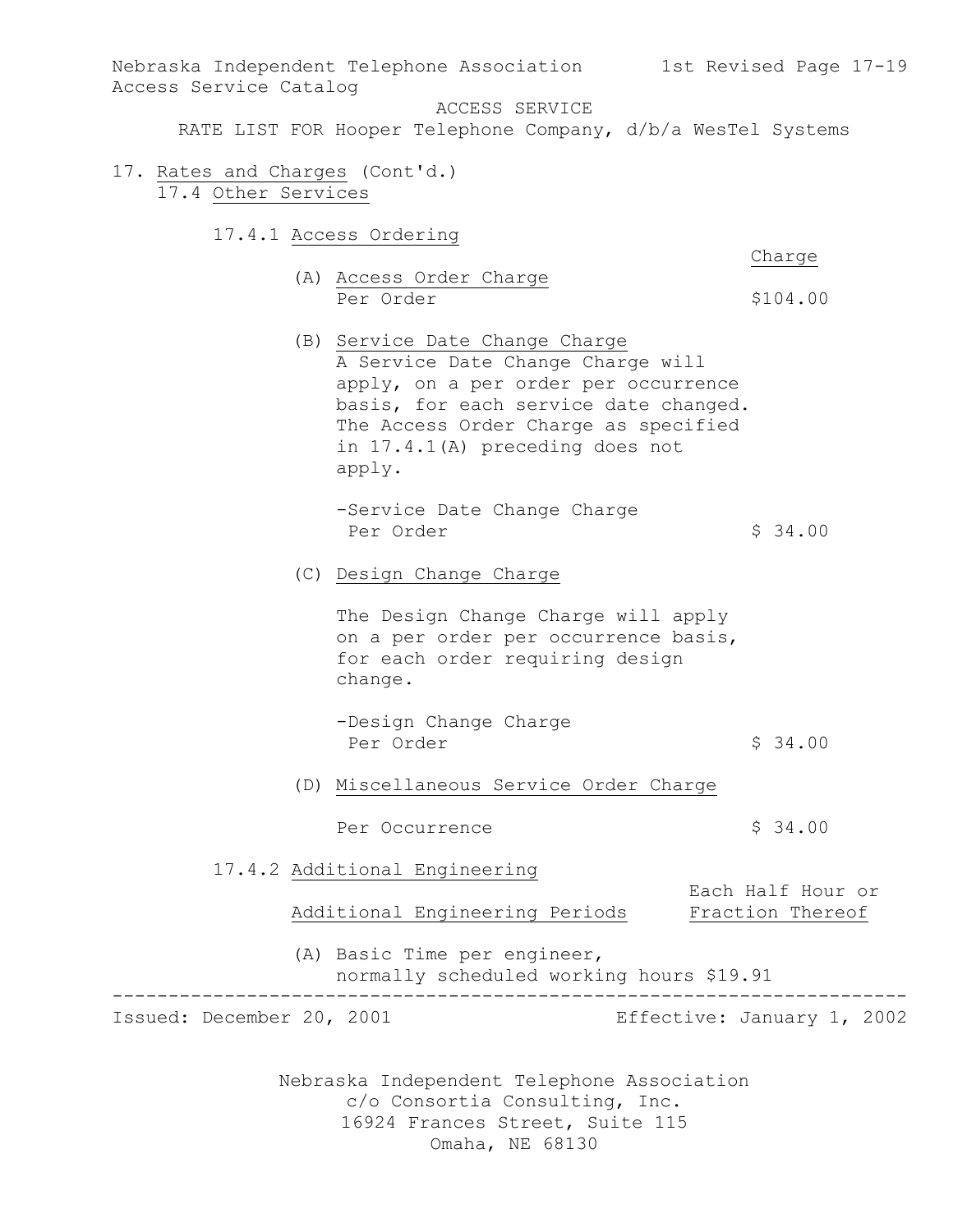Nebraska Independent Telephone Association 1st Revised Page 17-20 Access Service Catalog ACCESS SERVICE RATE LIST FOR Hooper Telephone Company, d/b/a WesTel Systems 17. Rates and Charges (Cont'd.) 17.4 Other Services (Cont'd.) 17.4.2 Additional Engineering (Cont'd.) Each Half Hour or Additional Engineering Periods Fraction Thereof (Cont'd.) (B) Overtime per engineer, outside of normally scheduled working hours \$29.86 (C) Premium Time, outside of scheduled work day, per engineer \$39.82 17.4.3 Additional Labor Additional Labor Periods (A) Installation or Repair - Overtime, outside of normally scheduled working hours on a scheduled workday Per Technician\* \$28.12 - Premium Time, outside of scheduled work day Per Technician\* \$37.49 (B) Stand by - Basic time, normally scheduled working hours Per Technician  $$18.93$ - Overtime, outside of normally scheduled working hours on a scheduled work day Per Technician\* \$28.39

\* A call out of a Telephone Company employee at a time not consecutive with the employee's scheduled work period is subject to a minimum charge of four hours. -----------------------------------------------------------------------

Issued: December 20, 2001 Effective: January 1, 2002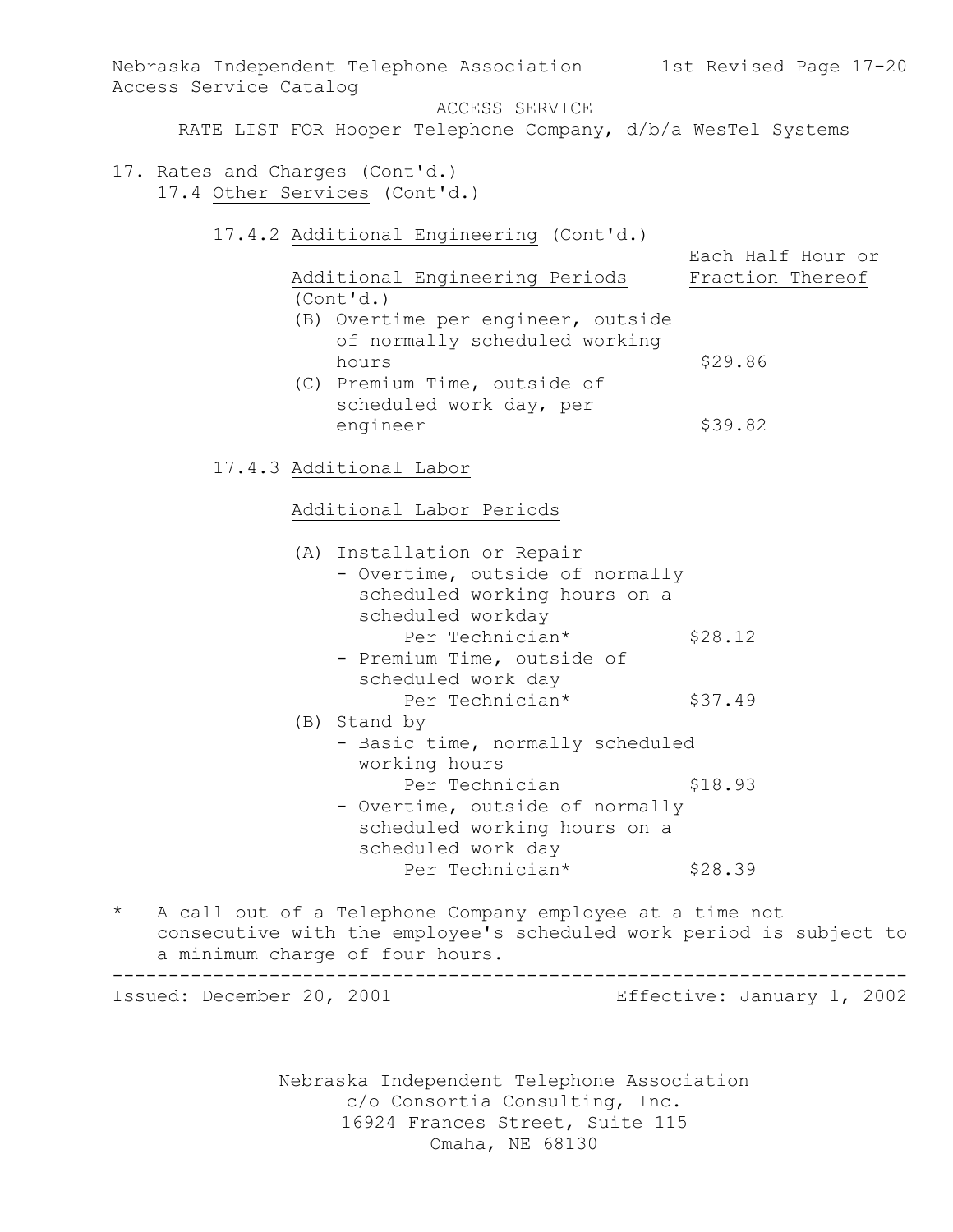Nebraska Independent Telephone Association c/o Consortia Consulting, Inc. 16924 Frances Street, Suite 115 Omaha, NE 68130 Nebraska Independent Telephone Association 1st Revised Page 17-21 Access Service Catalog ACCESS SERVICE RATE LIST FOR Hooper Telephone Company, d/b/a WesTel Systems 17. Rates and Charges (Cont'd.) 17.4 Other Services (Cont'd.) 17.4.3 Additional Labor (Cont'd.) Each Half Hour or Additional Labor Periods (Cont'd.) Fraction Thereof (B) Stand by (Cont'd.) - Premium Time, outside of scheduled work day Per Technician\* \$37.85 Each Half Hour or Fraction Thereof Central **Office** Installation Main and Repair tenance Technician Tech. (C) Testing and Maintenance with other Telephone Companies, or Other Labor - Basic Time per technician, normally scheduled working hours \$18.75 \$19.67 - Overtime per technician outside of normally scheduled working hours on a work day\*  $$28.12$   $$29.50$ - Premium Time per technician, outside of scheduled work  $day*$   $$37.49$   $$39.33$ \* A call out of a Telephone Company employee at a time not consecutive with the employee's scheduled work period is subject to a minimum charge of four hours. ----------------------------------------------------------------------- Issued: December 20, 2001 Effective: January 1, 2002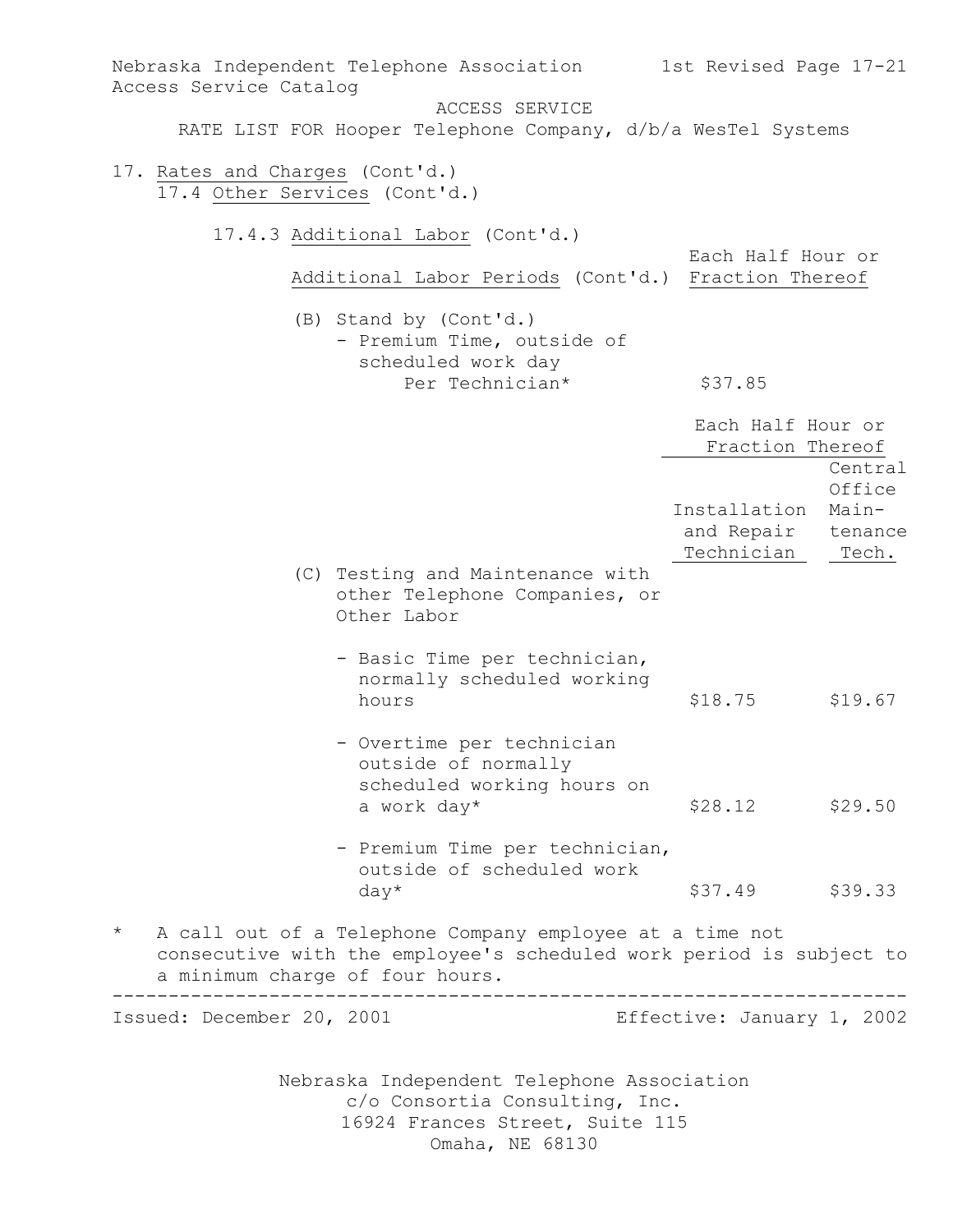Nebraska Independent Telephone Association 1st Revised Page 17-22 Access Service Catalog ACCESS SERVICE

RATE LIST FOR Hooper Telephone Company, d/b/a WesTel Systems

- 17. Rates and Charges (Cont'd.) 17.4 Other Services (Cont'd.) 17.4.4 Miscellaneous Services
	- (A) Additional Cooperative Acceptance Testing-Switched Access

| Testing Periods | Fraction Thereof |  |
|-----------------|------------------|--|
|-----------------|------------------|--|

Each Half Hour or

Basic Time, Overtime\* and See the rates Premium Time\* for Additional

Labor as set forth in 17.4.3(C) preceding.

(B) Additional Automatic Testing - Switched Access

| Additional Tests To First | Per Test Per      |
|---------------------------|-------------------|
| Point of Switching        | Transmission Path |
|                           |                   |
| Gain-Slope Tests          | \$2.89            |
|                           |                   |
| C-Notched Noise Tests     | \$2.89            |
|                           |                   |
| $1004$ Hz Loss**          | \$2.89            |
|                           |                   |
| C-Message Noise**         | \$2.89            |
|                           |                   |
| Balance (return loss) **  | \$2.89            |

- \* A call out of a Telephone Company employee at a time not consecutive with the employee's scheduled work period is subject to a minimum charge of four hours.
- \*\* The 1004 Hz, C-Message Noise and Balance tests are non-chargeable routine tests; however, they may be requested on an as needed or more than routine scheduled basis, in which cases the charges herein apply. See NECA TARIFF F.C.C. NO. 5, 13.3.1(A)(2).

Issued: December 20, 2001 Effective: January 1, 2002

Nebraska Independent Telephone Association c/o Consortia Consulting, Inc. 16924 Frances Street, Suite 115 Omaha, NE 68130

-----------------------------------------------------------------------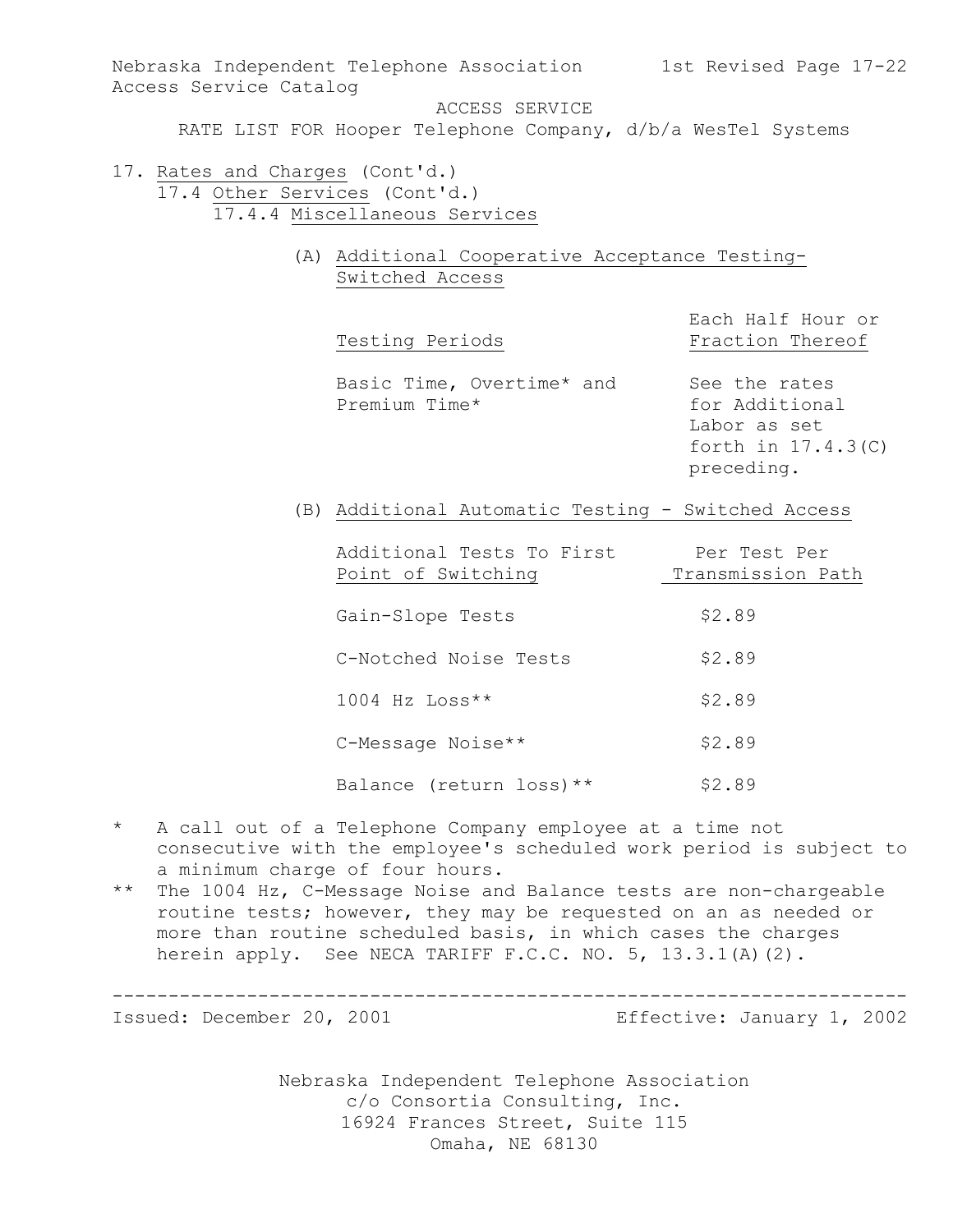Nebraska Independent Telephone Association c/o Consortia Consulting, Inc. Nebraska Independent Telephone Association 1st Revised Page 17-23 Access Service Catalog ACCESS SERVICE RATE LIST FOR Hooper Telephone Company, d/b/a WesTel Systems 17. Rates and Charges (Cont'd.) 17.4 Other Services (Cont'd.) 17.4.4 Miscellaneous Services (Cont'd.) (C) Additional Manual Testing - Switched Access Additional Tests To First Point of Switching Each Half Hour Or Fraction Thereof Gain-Slope, C-Notched Noise See the rates and any other agreed to for Additional tests Labor, as set Per Technician forth in 17.4.3(C) preceding. (D) Additional Cooperative Acceptance Testing - Special Access Each Half Hour Or Testing Periods **Fraction** Thereof Basic Time, Overtime\* See the rates for and Premium Time\* Additional Labor as set forth in 17.4.3(C) preceding. (E) Additional Manual Testing - Special Access Each Half Hour Or Testing Periods **Fraction** Thereof Basic Time, Overtime\* See the rates and Premium Time\* for Additional Labor as set forth in 17.4.3(C) preceding. \* A call out of a Telephone Company employee at a time not consecutive with the employee's scheduled work period is subject to a minimum charge of four hours. ----------------------------------------------------------------------- Issued: December 20, 2001 Effective: January 1, 2002

16924 Frances Street, Suite 115

Omaha, NE 68130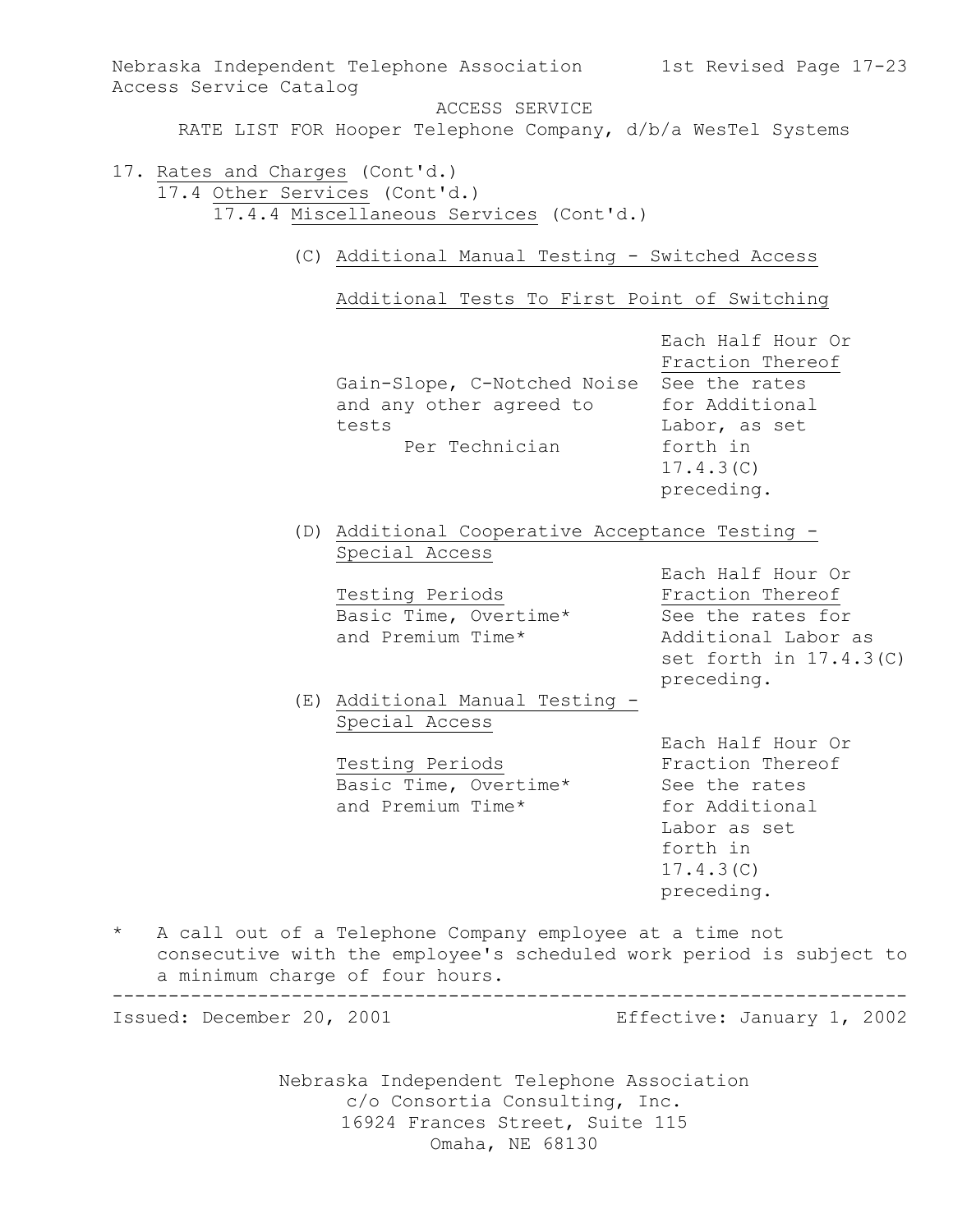Nebraska Independent Telephone Association 1st Revised Page 17-24 Access Service Catalog

ACCESS SERVICE RATE LIST FOR Hooper Telephone Company, d/b/a WesTel Systems

- 17. Rates and Charges (Cont'd.)
	- 17.4 Other Services (Cont'd.)
		- 17.4.4 Miscellaneous Services (Cont'd.)
			- (F) Maintenance of Service

|     | Maintenance of<br>Service Periods          | Each Half Hour<br>Or Fraction<br>Thereof                                               |
|-----|--------------------------------------------|----------------------------------------------------------------------------------------|
|     | Basic Time, Overtime*<br>and Premium Time* | See the rates<br>for Additional<br>Labor as set<br>forth in<br>17.4.3(C)<br>preceding. |
| (G) | Reserved for future use.                   |                                                                                        |

(H) Reserved for future use.

(I) Reserved for future use.

\* A call out of a Telephone Company employee at a time not consecutive with the employee's scheduled work period is subject to a minimum charge of four hours.

-----------------------------------------------------------------------

Issued: December 20, 2001 Effective: January 1, 2002